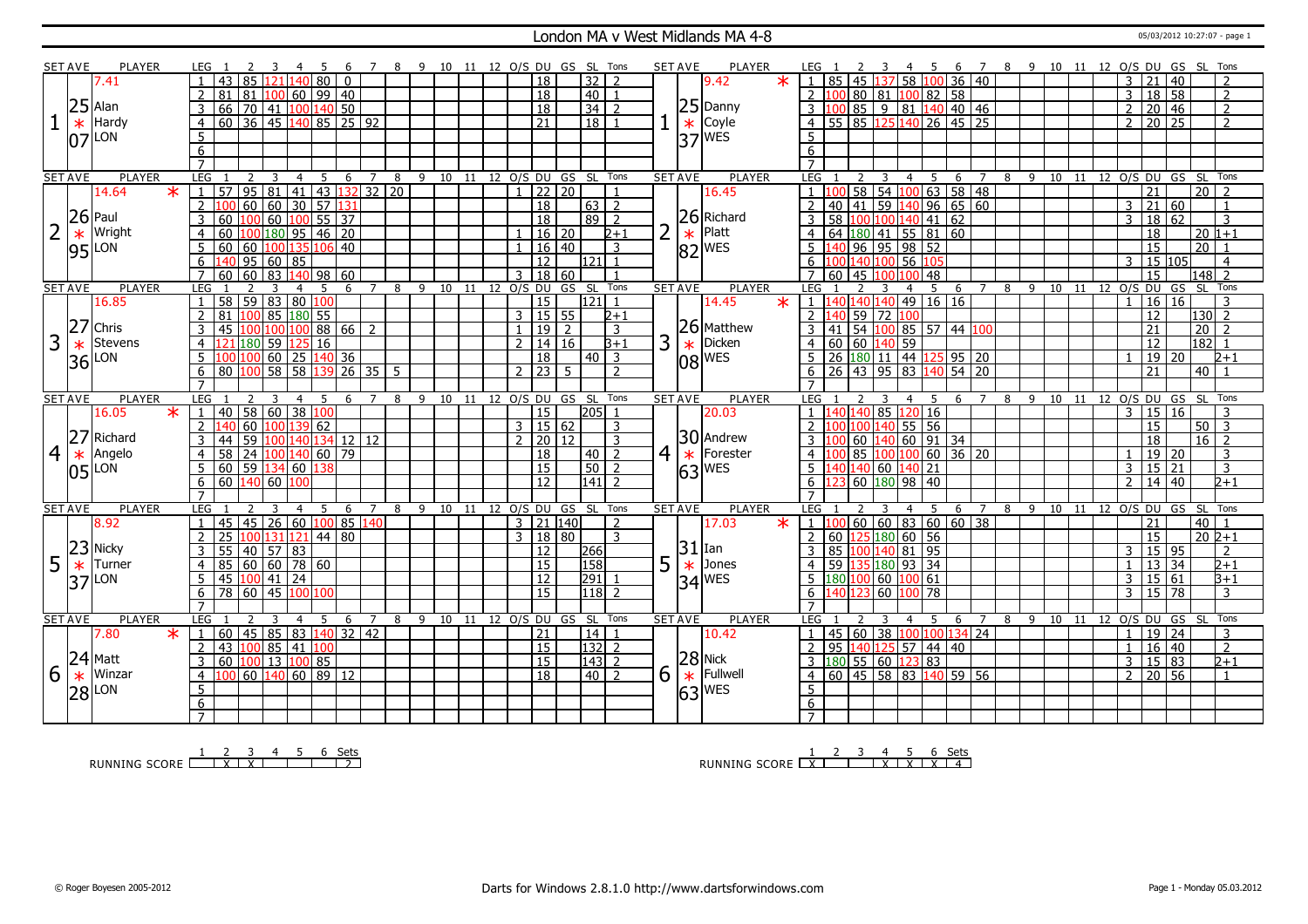#### London MA v West Midlands MA 4-8 05/03/2012 10:27:07 - page 2

|         | <b>SET AVE</b> | <b>PLAYER</b>       | LEG .                                            | -5<br>-6                                       | 8        | -9<br>10 11                  |       |                |                     | 12 O/S DU GS SL Tons  |                |   | <b>SET AVE</b> | <b>PLAYER</b>         | LEG                                         |                              | $\overline{7}$<br>6 | - 8                 |              |                |    |                          | 9 10 11 12 O/S DU GS SL Tons      |                 |                          |
|---------|----------------|---------------------|--------------------------------------------------|------------------------------------------------|----------|------------------------------|-------|----------------|---------------------|-----------------------|----------------|---|----------------|-----------------------|---------------------------------------------|------------------------------|---------------------|---------------------|--------------|----------------|----|--------------------------|-----------------------------------|-----------------|--------------------------|
|         |                | 12.91               |                                                  | 37 39                                          |          |                              |       | $\overline{3}$ | 18 39               |                       | $\overline{z}$ |   |                | 15.04<br>$\ast$       |                                             | 60 60 42                     |                     |                     |              |                |    |                          | 18                                | 41              |                          |
|         |                |                     | 78<br>85                                         | 60   87   80   66                              |          |                              |       | $\overline{2}$ | 20   66             |                       |                |   |                |                       | 85<br>43                                    | 60 59 90                     |                     |                     |              |                |    |                          | 18                                | 64              |                          |
|         | 24             | · Rob               | 85<br>$ 41\rangle$<br>60<br>180                  | 104131                                         |          |                              |       | $\overline{3}$ | 18   31             |                       | $2 + 1$        |   | $26$ Neil      |                       | 85<br>60                                    | 60 30 101                    |                     |                     |              |                |    |                          | 18                                | $\overline{25}$ | 2                        |
| 7       | $\ast$         | Edwards             | $\overline{4}$<br>81<br>81                       | 26 40 60 30                                    |          |                              |       |                | $\overline{18}$     | 183                   |                |   | $\ast$         | Pointon               | 58<br>4                                     | 60                           | 128 32              |                     |              |                |    | $\mathbf{1}$             | 16 32                             |                 | 3                        |
|         |                | LON                 | 5<br>41                                          | 125   45   100   85                            |          |                              |       |                | $\overline{18}$     |                       | $5 \mid 3$     |   |                | $18$ WES              | 5<br>48<br>60<br>41                         | 180 80                       | $52$ 40             |                     |              |                |    | 3                        | $\overline{21}$<br>40             |                 | $1 + 1$                  |
|         | 95             |                     | 43 60 45 140 40<br>6                             |                                                |          |                              |       |                | $\overline{18}$     |                       | $36 \mid 2$    |   |                |                       | 6<br>58<br>80                               | 81                           | $\overline{7}$      |                     |              |                |    | 3                        | $\overline{18}$<br>$\overline{7}$ |                 | $\overline{\phantom{a}}$ |
|         |                |                     | 60<br>$7^{\circ}$<br>41                          | 60 125 85 40                                   |          |                              |       |                | $\overline{18}$     |                       | $90$   1       |   |                |                       | $\overline{7}$<br>44<br>95                  | 81                           | $57$ 56 68          |                     |              |                |    | $\overline{2}$           | $\overline{20}$<br>68             |                 | $\overline{1}$           |
|         | <b>SET AVE</b> | <b>PLAYER</b>       | <b>LEG</b>                                       | 5<br>6<br>7                                    | 8        | 9 10 11 12 O/S DU GS SL Tons |       |                |                     |                       |                |   | <b>SET AVE</b> | <b>PLAYER</b>         | <b>LEG</b>                                  |                              | 6<br>7              |                     |              |                |    | 8 9 10 11 12 O/S DU      | GS                                | <b>SL</b>       | Tons                     |
|         |                | 13.25<br>$\ast$     | 1<br>100                                         | 60 125 40 26 45 73 32                          |          |                              |       |                | $3 \mid 24 \mid 32$ |                       | $\overline{2}$ |   |                | 15.35                 | $\overline{141}$<br>41<br>$\vert$ 1         | 30 100 27 140 50             |                     |                     |              |                |    |                          | 21                                | $\overline{72}$ | $\overline{z}$           |
|         |                |                     | $\overline{2}$<br>100 41 95<br>60<br>40          |                                                |          |                              |       |                | 15                  |                       | 165 1          |   |                |                       | $\overline{2}$                              | 81 81 95 73 36               |                     |                     |              |                |    | $\mathbf{1}$             | 16<br>36                          |                 | $\overline{1}$           |
|         | 22             | Lewis               | 3<br>60                                          | 60   45   26   54                              |          |                              |       |                | $\overline{21}$     |                       | 56 2           |   |                | 23 Peter<br>* Wyse    | 24<br>17                                    | 41                           | .40 99 40           |                     |              |                |    | $\mathcal{P}$            | 20<br>40                          |                 | $\overline{2}$           |
| 8       | $\ast$         | McGurn              | l 81 l<br>30<br>80                               | 30   40                                        |          |                              |       | $\overline{3}$ | 18   40             |                       | $2 + 1$        | 8 |                |                       | 35<br>55                                    | 59 60 40                     |                     |                     |              |                |    |                          | 18                                | 152l            |                          |
|         |                | LON                 | 5<br>45<br>97 <sup>1</sup>                       | $55$   59 $\vert 140 \vert 35$   30   40       |          |                              |       | $\overline{3}$ | 24 40               |                       |                |   |                |                       | 55<br>43                                    |                              | $60$   25<br>178    |                     |              |                |    |                          | 21                                | 40              | 2                        |
|         | 61             |                     | 81<br>40<br>6                                    | $60$ 85 63 32 20                               |          |                              |       |                | $\overline{21}$     | 20                    |                |   |                | $16$ WES              |                                             | 78                           | 30<br><sup>2</sup>  | 8                   |              |                |    | $\overline{2}$           | 23<br>8                           |                 | 3                        |
|         |                |                     | $\overline{7}$<br>95.<br>nn                      | 100   45   99   52  <br>$\Omega$               |          |                              |       |                | $\sqrt{21}$         |                       | 10   2         |   |                |                       | Q1                                          | 35<br>55.                    | 30<br>10            |                     |              |                |    | 3                        | 21<br>10                          |                 | $2+1$                    |
|         | <b>SET AVE</b> | <b>PLAYER</b>       | LEG.<br>3                                        | 5<br>6<br>7                                    | 8        | 9<br>10                      | 11    | 12 0/S DU      |                     | GS SL                 | Tons           |   | <b>SET AVE</b> | <b>PLAYER</b>         | LEG                                         | 5                            | 6<br>7              | 8                   | 9            | 10<br>11       | 12 | $O/S$ DU                 | GS                                | -SL             | Tons                     |
|         |                | 3.19                | 57<br>43   60   99   94   60                     |                                                |          |                              |       |                | 18                  | 88                    |                |   |                | 11.45<br>$\ast$       | 83 60 180 58 80 20 20<br>$\overline{1}$     |                              |                     |                     |              |                |    | 2                        | 20 20                             |                 | $1 + 1$                  |
|         |                |                     | 59 81<br>$\overline{z}$<br>81<br>27              |                                                |          |                              |       |                | $\overline{12}$     | 253                   |                |   |                |                       | 2<br>180                                    | $140$ 56                     |                     |                     |              |                |    | $\overline{2}$           | 56<br>11                          |                 | $B+1$                    |
|         |                | $23$ Paul           | $\mathbf{3}$<br>84                               | 43 31 40 95 70 83                              |          |                              |       |                | $\overline{21}$     | 55                    |                |   |                | $ 28 $ Jamie          | 59 45 60 140 99 36 42 20<br>3               |                              |                     |                     |              |                |    | $\overline{1}$           | 22<br>20                          |                 | $\mathbf{1}$             |
| 9       |                | Killington          | 60<br>180 60 139 46 8<br>$\overline{4}$          |                                                |          |                              |       |                | 18                  |                       | $8 \, 2+1$     | 9 |                | Hughes                | 4                                           | 57 100 180 32 32             |                     |                     |              |                |    | $\overline{2}$           | 17<br>32                          |                 | $B+1$                    |
|         | $\ast$         |                     | $5\overline{)}$                                  |                                                |          |                              |       |                |                     |                       |                |   | $\ast$         |                       | 5                                           |                              |                     |                     |              |                |    |                          |                                   |                 |                          |
|         |                | $19$ <sup>LON</sup> | 6                                                |                                                |          |                              |       |                |                     |                       |                |   |                | $63$ <sup>WES</sup>   |                                             |                              |                     |                     |              |                |    |                          |                                   |                 |                          |
|         |                |                     | $\overline{7}$                                   |                                                |          |                              |       |                |                     |                       |                |   |                |                       | 6                                           |                              |                     |                     |              |                |    |                          |                                   |                 |                          |
|         | <b>SET AVE</b> | <b>PLAYER</b>       | <b>LEG</b><br>$\overline{4}$                     | 5<br>6<br>7                                    | 8        | 9 10 11 12 O/S DU GS SL Tons |       |                |                     |                       |                |   | <b>SET AVE</b> | <b>PLAYER</b>         | <b>LEG</b>                                  |                              | 6<br>$\overline{7}$ |                     | 8 9          |                |    |                          | 10 11 12 0/S DU GS SL             |                 | Tons                     |
|         |                | $\ast$<br>13.99     | 24<br>$\overline{1}$<br>40                       | $41$   $41$   60   100   55   40               |          |                              |       | $\overline{3}$ | 24 40               |                       | $\overline{z}$ |   |                | 6.45                  | 59 100<br>60<br>$\vert$ 1                   |                              | 59 43 80 44         |                     |              |                |    |                          | 21                                | $\overline{56}$ |                          |
|         |                |                     | $\overline{2}$<br>$\vert$ 91<br>42<br>28         | 41                                             |          |                              |       |                | 18                  |                       | $99$   2       |   |                |                       | 44<br>81                                    | 58 58                        | 85 140 35           |                     |              |                |    | 3                        | 21<br>35                          |                 |                          |
|         | 22             | Tony                | 81<br>26<br>41 100<br>3                          | 15 60 100 78                                   |          |                              |       | 3              | 24 78               |                       | $\overline{2}$ |   |                | $ 23 $ Jake           | 58                                          | 85 58 105 79 12              |                     |                     |              |                |    |                          | 21                                | $\overline{4}$  | $\overline{z}$           |
|         | $10*$          | Hamit               |                                                  |                                                |          |                              |       |                |                     |                       |                |   |                |                       |                                             |                              |                     |                     |              |                |    |                          |                                   |                 | $\overline{2}$           |
|         |                |                     |                                                  |                                                |          |                              |       |                |                     |                       |                |   |                |                       |                                             |                              |                     |                     |              |                |    |                          |                                   |                 |                          |
|         |                |                     | $\overline{4}$<br>121                            | $41 \vert 133 \vert 26 \vert 30 \vert 10$      |          |                              |       | $\mathbf{1}$   | 19 10               |                       | $\overline{3}$ |   | $10 \ast $     | Jones                 | 45 55 58 100 100 58<br>60<br>$\overline{4}$ |                              |                     |                     |              |                |    |                          | 21                                | $\overline{25}$ |                          |
|         | 91             | LON                 | 95<br>5                                          | 140 100 25 12<br>$\overline{4}$                |          |                              |       |                | 2 20                | $\overline{4}$        | 3              |   |                | $ 33 $ <sup>WES</sup> | $60$   57   60   96   94   94<br>5          |                              |                     |                     |              |                |    |                          | 18                                | 40              |                          |
|         |                |                     | 6                                                |                                                |          |                              |       |                |                     |                       |                |   |                |                       | 6                                           |                              |                     |                     |              |                |    |                          |                                   |                 |                          |
|         |                |                     | $\overline{7}$                                   |                                                |          |                              |       |                |                     |                       |                |   |                |                       | $\overline{7}$                              |                              |                     |                     |              |                |    |                          |                                   |                 |                          |
|         | <b>SET AVE</b> | <b>PLAYER</b>       | <b>LEG</b><br>4                                  | 5<br>$\overline{7}$<br>6                       | 8        | 9                            | 10 11 | 12 0/S DU      |                     | SL <sub>5</sub><br>GS | Tons           |   | <b>SET AVE</b> | <b>PLAYER</b>         | <b>LEG</b>                                  | 5<br>4                       | 6<br>7              | 8                   | 9            | 10<br>11       |    |                          | 12 O/S DU GS                      |                 | SL Tons                  |
|         |                | 16.90               | -1<br>35<br>35                                   | $26 \mid 41 \mid 45 \mid 31 \mid 63 \mid 0$    |          |                              |       |                | 24                  |                       | $25 \mid 2$    |   |                | 16.01<br>$\ast$       | 60 85 140 100<br>$\vert$ 1                  | 96                           | 10 8                | $\mathbf 0$         | 2            |                |    | 3                        | $\overline{27}$<br>$\mathcal{P}$  |                 | 2                        |
|         |                |                     | $\overline{2}$<br>60                             | $\boxed{60}$   95   78<br>8                    |          |                              |       |                | $3 \mid 21$         | 8                     | $\overline{z}$ |   |                |                       | $\mathcal{L}$<br>60<br>41                   | 60   40   60                 |                     |                     |              |                |    |                          | 18                                | 140 1           |                          |
|         | 24             | Graham              | 3<br>60<br>95                                    | 85   46   75<br>$\mathcal{E}$                  | $\Omega$ | $\Omega$                     |       |                | $\overline{27}$     |                       | $2 \mid 1$     |   |                | Mark                  | $\mathsf{Q}$<br>60<br>95                    | 43                           | 121 100             | $53 \mid 16 \mid 0$ |              | $\overline{4}$ |    | 3                        | 30 <sup>°</sup><br>$\overline{4}$ |                 | $\mathcal{P}$            |
|         |                | Rackstraw           | 4                                                | 61                                             |          |                              |       | 3              | 15   61             |                       | $\overline{4}$ |   | $\frac{21}{*}$ | Rollinson             |                                             | 60                           |                     |                     |              |                |    |                          | 12                                | 101 3           |                          |
|         | 47             | <b>LON</b>          | 5<br>85<br>80   85   41   78   84                |                                                |          |                              |       |                | 18                  | 48                    |                |   |                | 78 WES                | 5<br>24                                     | 55                           | $90 \, 32$          |                     |              |                |    | $\overline{3}$           | $\overline{21}$<br>32             |                 | 3                        |
| $ 11 *$ |                |                     | 6<br>40<br>140 97                                | 12   12                                        |          |                              |       | $\mathcal{P}$  | 17 12               |                       | 3              |   |                |                       | 43<br>44                                    | 100<br>85                    |                     |                     |              |                |    |                          | 15                                | 129 2           |                          |
|         |                |                     | $\overline{7}$<br>60<br>60                       | 92   18                                        |          |                              |       |                | 18                  | 6                     | $\overline{2}$ |   |                |                       | 28<br>$\overline{7}$<br>83                  | 60<br>100                    | 70<br>60            |                     |              |                |    | 3                        | 21<br>70                          |                 |                          |
|         | <b>SET AVE</b> | <b>PLAYER</b>       | <b>LEG</b>                                       | 5<br>6<br>$\overline{7}$                       | 8        | $\mathsf{Q}$<br>10           | 11    | 12 0/S DU      |                     | GS                    | SL Tons        |   | <b>SET AVE</b> | <b>PLAYER</b>         | LEG                                         | 5                            | 6<br>$\overline{7}$ | 8                   | $\mathsf{q}$ | 10<br>11       |    |                          | 12 O/S DU GS SL                   |                 | Tons                     |
|         |                | 15.63<br>$\ast$     | 96<br>00<br>$\mathbf{1}$                         | 25 40                                          |          |                              |       | -1             | 16                  | $\overline{40}$       | 3              |   |                | 13.99                 | $42 \mid 96$<br>96<br>$\overline{1}$        | 86<br>140                    |                     |                     |              |                |    |                          | 15                                | 41              |                          |
|         |                |                     | $\overline{59}$<br>$\overline{2}$<br>30<br>41 80 | 0 <sub>0</sub>                                 |          |                              |       |                | 15                  |                       | 191 1          |   |                |                       | 41                                          |                              | 60 100              |                     |              |                |    | $\overline{2}$           | 17 100                            |                 | $\overline{4}$           |
|         |                | 26 George           | $\overline{3}$<br> 43 46<br>58<br>23             | 123108                                         |          |                              |       |                | 3   18   108        |                       | $\overline{3}$ |   | 27             | Dean                  | 3<br>59 I                                   | $\overline{99}$ 54           |                     |                     |              |                |    |                          | 15                                | $\overline{24}$ | $\overline{2}$           |
| 12      | $\ast$         | Killington          | $\overline{96}$<br>40<br>$\overline{4}$          | 40 41 30 121 97                                |          |                              |       |                | 21                  |                       | $36$   1       |   | $\ast$         | Stewart               | 47<br>4                                     | $41 \ 80 \ 41 \ 99 \ 60 \ 8$ |                     |                     |              |                |    | $\overline{\phantom{0}}$ | 23<br>8                           |                 | $\overline{1}$           |
|         |                | LON                 | 5<br>60                                          | $55 \mid 43 \mid 140 \mid 171 \mid 16 \mid 16$ |          |                              |       | $\mathbf{1}$   | 19 16               |                       | $2+1$          |   |                |                       | 5                                           | 30 100 60 45 82              |                     |                     |              |                |    |                          | 18                                | $50$   2        |                          |
|         | 22             |                     | 59 137 58 100 47<br>6<br>100                     |                                                |          |                              |       |                | 2   17   47         |                       | $\mathbf{3}$   |   |                | $18$ <sup>WES</sup>   | 99 100 135 97 30 30<br>6                    |                              |                     |                     |              |                |    |                          | 18                                | $10 \mid 2$     |                          |

RUNNING SCORE 7 8 9 10 X 11 12 X Sets 4 OP: London MA - Chris Stevens 27.36 \*

RUNNING SCORE 7 X 8 X 9 X 10 11 X 12 Sets 8 OP: West Midlands MA - Ian Jones 31.34 \*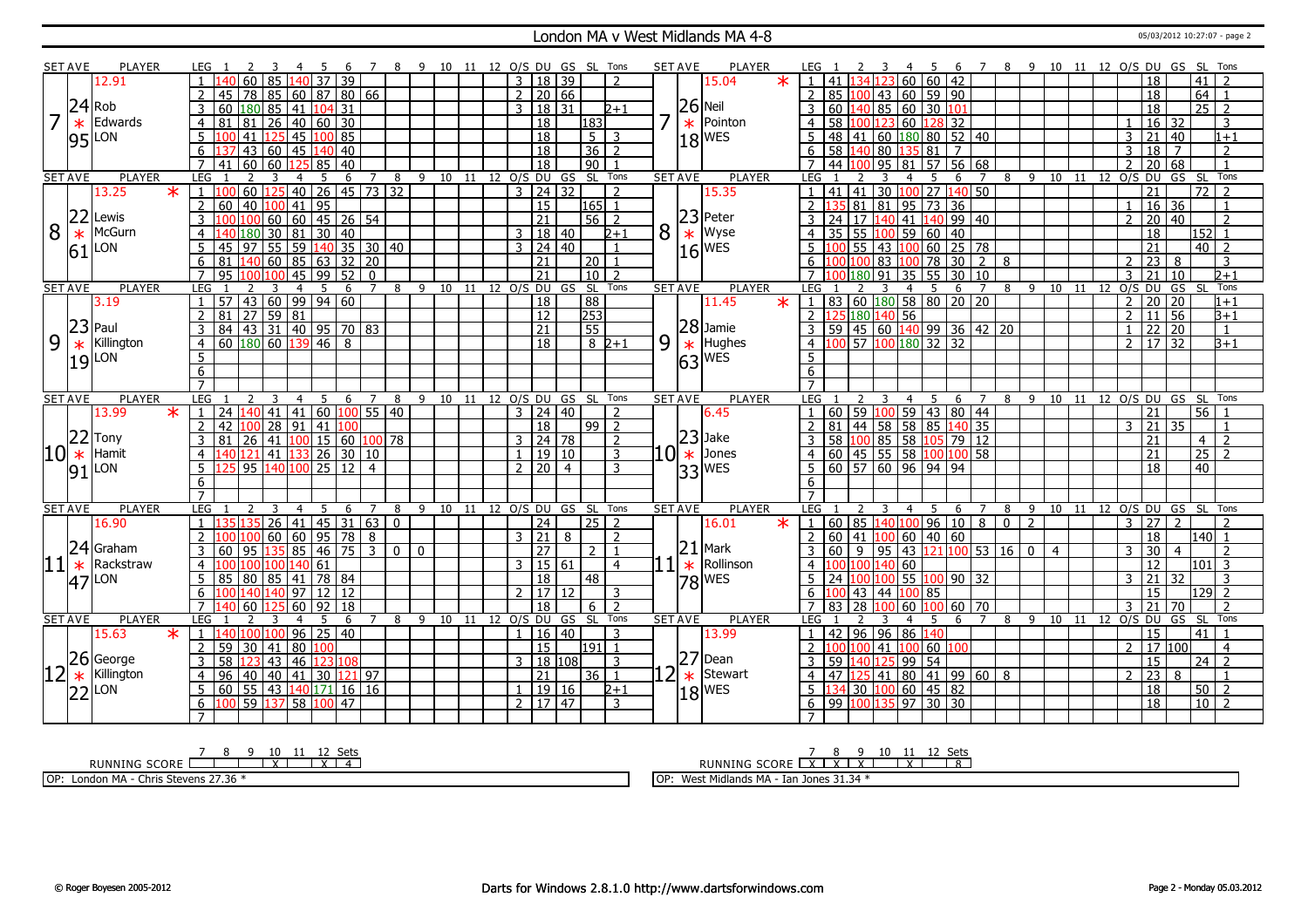### London MA

### West Midlands MA

| PLAYER            |   |    | W/L WON LOST | AVE         | TAVE        | <b>IPOINTS DARTS TON FON+1180 TONS PLAYER</b> |                 |          |      |       |                      | W/L WON LOST |    | AVE         | <b>TAVE</b> | POINTS DARTS TON TON+ |                  |                 |     |              | $180$ TONS   |
|-------------------|---|----|--------------|-------------|-------------|-----------------------------------------------|-----------------|----------|------|-------|----------------------|--------------|----|-------------|-------------|-----------------------|------------------|-----------------|-----|--------------|--------------|
| Alan Hardy        |   |    |              | 25.07       | 7.41        | 1880                                          | 75              |          |      |       | 6+0 Danny Coyle      | 4            |    | 25.37       | 9.42        | 2004                  | 79               |                 |     | 0            | $8 + 0$      |
| Paul Wright       | w |    |              |             | 26.95 14.64 | 3234                                          | 120             |          |      |       | 12+1 Richard Platt   |              |    | 26.82 16.45 |             | 3299                  | $\overline{123}$ | 9               |     | 4 I 1        | $14 + 1$     |
| Chris Stevens     |   |    |              |             | 27.36 16.85 | 2845                                          | 104             |          |      |       | 14+2 Matthew Dicken  |              |    | 26.08 14.45 |             | 2634                  | 101              |                 | 6 I |              | $11 + 1$     |
| Richard Angelo    |   |    |              |             | 27.05 16.05 | 2570                                          | 95              | $\Omega$ |      |       | 13+0 Andrew Forester | 4            |    | 30.63 20.03 |             | 2940                  | 96               | 8               |     |              | $16 + 1$     |
| Nicky Turner      |   |    |              | 23.37       | 8.92        | 2173                                          | 93 <sub>1</sub> |          |      |       | 8+0   Ian Jones      | 4            |    | 31.34 17.03 |             | 2946                  | 94               | 8               |     |              | $13 + 3$     |
| Matt Winzar       |   | 0  |              | 24.28       | 7.80        | 1675                                          | 69              |          |      |       | 7+0 Nick Fullwell    | 4            |    | 28.63 10.42 |             | 2004                  | 70               |                 |     |              | $8 + 1$      |
| Rob Edwards       |   |    |              | 24.95 12.91 |             | 3193                                          | 128             |          |      |       | 10+1 Neil Pointon    | 4            |    | 26.18 15.04 |             | 3377                  | ا 291            | 9               |     |              | $12 + 1$     |
| Lewis McGurn      |   |    |              | 22.61       | 113<br>.25  | 3256                                          | 144             |          |      |       | l11+1lPeter Wyse     | 4            |    | 23.16 15.35 |             | 3243                  | 140              | 9               |     |              | $13 + 1$     |
| Paul Killington   |   | 0  |              | 23.19       | 3.19        | 1600                                          | 69              |          |      | $2+1$ | Jamie Hughes         | 4            |    | 28.63 11.45 |             | 2004                  | 70               |                 |     |              | $8 + 3$      |
| Tony Hamit        |   |    |              |             | 22.91 13.99 | 2406                                          | 105             | a        |      |       | 12+0 Jake Jones      |              |    | 23.33       | 6.45        | 2380                  | 102              |                 |     | $\mathbf{0}$ | $6 + 0$      |
| Graham Rackstraw  |   |    |              | 24.47 16.90 |             | 3426                                          | 140             | 10       |      |       | 14+0 Mark Rollinson  | 4            |    | 21.78 16.01 |             | 3137                  | 144              | 13              |     | - 0          | $15+0$       |
| George Killington | W |    |              | 26.22 15.63 |             | 2779                                          | 106             | 10       |      |       | 13+1 Dean Stewart    |              |    | 27.18 13.99 |             | 2881                  | 106              | 10 <sup>1</sup> |     | 0            | $12+0$       |
| <b>TOTALS</b>     |   | 29 | 40           | 24.87       |             | 31037                                         | 1248            | 87       | 29 l |       | $6$  22+7 TOTALS     | 40           | 29 | 26.20       |             | 32849                 | 1254             | 89              |     |              | $35 12 36+1$ |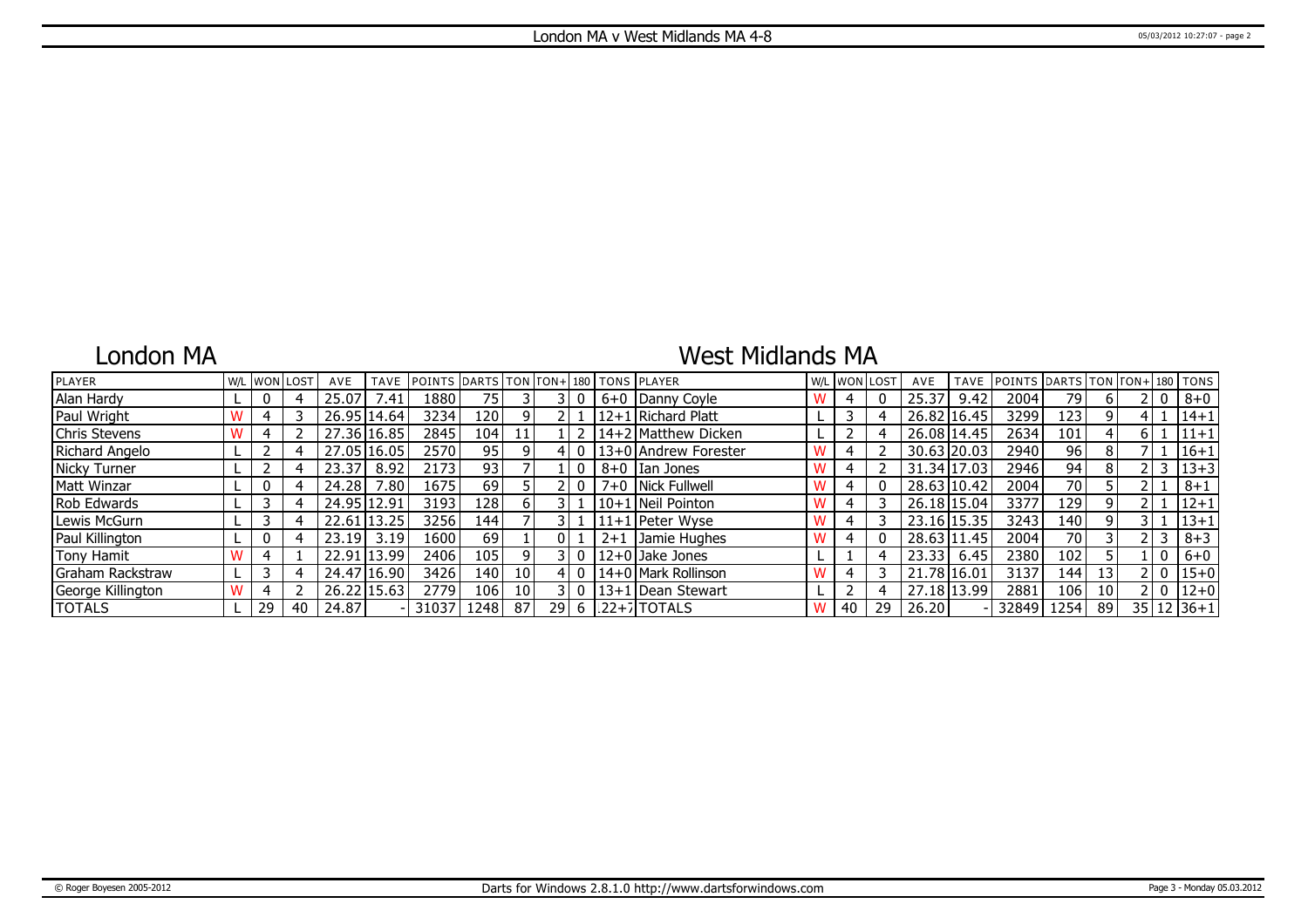#### London WA v West Midlands WA 3-3 05/03/2012 10:26:41 - page 1

|                | SET AVE        | <b>PLAYER</b>             | LEG 1                                                              |     |                | 4 5 6 7 8 9 10 11 12 O/S DU GS SL Tons |                     |   |              |                      |  |                         |                     |                              |                |                | <b>SET AVE</b>                  | PLAYER        | LEG 1                         |                     | - 3            |                                                                                                                            |                                     |                 |                |                 |                |                |                |            |                         |                      |                                | 4 5 6 7 8 9 10 11 12 O/S DU GS SL Tons |  |
|----------------|----------------|---------------------------|--------------------------------------------------------------------|-----|----------------|----------------------------------------|---------------------|---|--------------|----------------------|--|-------------------------|---------------------|------------------------------|----------------|----------------|---------------------------------|---------------|-------------------------------|---------------------|----------------|----------------------------------------------------------------------------------------------------------------------------|-------------------------------------|-----------------|----------------|-----------------|----------------|----------------|----------------|------------|-------------------------|----------------------|--------------------------------|----------------------------------------|--|
|                |                | 6.75                      |                                                                    |     |                | 78 59 44 60 40 20                      |                     |   |              |                      |  |                         | $3 \mid 24 \mid 20$ |                              | $\overline{2}$ |                | 3.00                            | $\ast$        | $\overline{1}$                | 41                  | 45<br>30       |                                                                                                                            | 55 55 100 100 16                    |                 |                |                 |                |                |                |            |                         | 24                   |                                | 59                                     |  |
|                |                |                           |                                                                    |     |                |                                        |                     |   |              |                      |  | $\mathbf{1}$            | 19 40               |                              |                |                |                                 |               |                               |                     |                | 2 41 45 45 22 45 30                                                                                                        |                                     |                 |                |                 |                |                |                |            |                         | $\overline{18}$      | $\sqrt{273}$                   |                                        |  |
|                |                | $24$ Clare                | 140 41 60 85 99 36 40<br>41 100 100 135 50 75<br>3                 |     |                |                                        |                     |   |              |                      |  | 3 <sup>1</sup>          | 18 75               |                              | 3              |                | $16$ Sarah                      |               | 3                             |                     |                |                                                                                                                            |                                     |                 |                |                 |                |                |                |            |                         | 18                   | 202                            |                                        |  |
| $\mathbf{1}$   |                | <b>Bywaters</b>           |                                                                    |     |                |                                        |                     |   |              |                      |  |                         |                     |                              |                |                | Robbins                         |               |                               |                     |                |                                                                                                                            |                                     |                 |                |                 |                |                |                |            |                         |                      |                                |                                        |  |
|                | $\frac{*}{64}$ |                           | $\overline{4}$                                                     |     |                |                                        |                     |   |              |                      |  |                         |                     |                              |                |                | $\ast$                          |               | $\overline{4}$                |                     |                |                                                                                                                            |                                     |                 |                |                 |                |                |                |            |                         |                      |                                |                                        |  |
|                |                | LON                       | 5                                                                  |     |                |                                        |                     |   |              |                      |  |                         |                     |                              |                |                | $15$ WES                        |               | $5^{\circ}$                   |                     |                |                                                                                                                            |                                     |                 |                |                 |                |                |                |            |                         |                      |                                |                                        |  |
|                |                |                           | 6                                                                  |     |                |                                        |                     |   |              |                      |  |                         |                     |                              |                |                |                                 |               | 6                             |                     |                |                                                                                                                            |                                     |                 |                |                 |                |                |                |            |                         |                      |                                |                                        |  |
|                |                |                           | $\overline{7}$                                                     |     |                |                                        |                     |   |              |                      |  |                         |                     |                              |                |                |                                 |               | $\overline{7}$                |                     |                |                                                                                                                            |                                     |                 |                |                 |                |                |                |            |                         |                      |                                |                                        |  |
|                | <b>SET AVE</b> | <b>PLAYER</b>             | <b>LEG</b>                                                         |     |                |                                        |                     |   |              |                      |  | 9 10 11 12 0/S DU GS SL |                     |                              | Tons           |                | <b>SET AVE</b><br><b>PLAYER</b> |               | LEG                           |                     |                | 1 2 3 4 5 6 7 8 9 10 11<br>160 45 45 98 81 85 36 51<br>40 36 30 26 8 30 27 81 41 100 82<br>45 26 58 9 81 41 60 70 10 69 32 |                                     |                 |                |                 |                |                |                |            |                         |                      | 10 11 12 O/S DU GS SL Tons     |                                        |  |
|                |                | $\overline{\ast}$<br>1.40 | $\overline{1}$                                                     |     |                |                                        |                     |   |              |                      |  |                         | $\overline{24}$     | $\overline{89}$              |                |                | 1.00                            |               | $\mathbf{1}$                  |                     |                |                                                                                                                            |                                     |                 |                |                 |                |                |                |            |                         | $\frac{2}{2}$ 23 51  |                                |                                        |  |
|                |                |                           | $30   45   25   85   60   60   45   45   58   8$<br>$\overline{2}$ |     |                |                                        |                     |   |              |                      |  |                         | $\overline{30}$     | $\overline{40}$              |                |                |                                 |               | $\overline{2}$                |                     |                |                                                                                                                            |                                     |                 |                |                 |                |                |                |            |                         | $2 \mid 32 \mid 82$  |                                | $\overline{1}$                         |  |
|                |                | $15$ Casey                | $\frac{1}{41}$ 32 40 140 81 60 57 18 0 0 0<br>$\overline{3}$       |     |                |                                        |                     |   |              |                      |  |                         | $\overline{33}$     | $\overline{32}$              |                |                | 17 Katherine                    |               |                               |                     |                |                                                                                                                            |                                     |                 |                |                 |                |                |                |            |                         | $3 \mid 33 \mid 32$  |                                |                                        |  |
| $\overline{2}$ | $\ast$         | Gallagher                 | $\overline{4}$                                                     |     |                |                                        |                     |   |              |                      |  |                         |                     |                              |                | 2              | Jenkins<br>$\ast$               |               | $\overline{4}$                |                     |                |                                                                                                                            |                                     |                 |                |                 |                |                |                |            |                         |                      |                                |                                        |  |
|                |                | LON                       | $\overline{5}$                                                     |     |                |                                        |                     |   |              |                      |  |                         |                     |                              |                |                |                                 |               | $\overline{5}$                |                     |                |                                                                                                                            |                                     |                 |                |                 |                |                |                |            |                         |                      |                                |                                        |  |
|                | 43             |                           | 6                                                                  |     |                |                                        |                     |   |              |                      |  |                         |                     |                              |                |                | $ 08 $ <sup>WES</sup>           |               | 6                             |                     |                |                                                                                                                            |                                     |                 |                |                 |                |                |                |            |                         |                      |                                |                                        |  |
|                |                |                           | $\overline{7}$                                                     |     |                |                                        |                     |   |              |                      |  |                         |                     |                              |                |                |                                 |               |                               |                     |                |                                                                                                                            |                                     |                 |                |                 |                |                |                |            |                         |                      |                                |                                        |  |
|                |                |                           |                                                                    |     |                |                                        |                     |   |              |                      |  |                         |                     |                              |                |                |                                 |               |                               |                     |                |                                                                                                                            |                                     |                 |                |                 |                |                |                |            |                         |                      |                                |                                        |  |
|                | <b>SET AVE</b> | <b>PLAYER</b>             | LEG<br>55 45 140 26 71 70 15 33 6<br>$\overline{1}$                | 3   | $\overline{4}$ | 5 <sup>5</sup>                         | 6<br>$\overline{7}$ | 8 |              |                      |  |                         | $\overline{27}$     | 9 10 11 12 O/S DU GS SL Tons |                |                | <b>SET AVE</b>                  | <b>PLAYER</b> | <b>LEG</b>                    |                     |                | 3<br>$\overline{4}$                                                                                                        |                                     | $5\overline{6}$ | $\overline{7}$ | 8               |                |                |                |            |                         | $3 \ 30 \ 20$        | 9 10 11 12 O/S DU GS SL Tons   | $\mathcal{P}$                          |  |
|                |                | 3.40                      |                                                                    |     |                |                                        |                     |   |              |                      |  |                         |                     | 40                           |                |                | 2.00                            | $\ast$        | $\mathbf{1}$                  |                     |                | 160 100 26 55 100 30 41 34 35 20<br>85 70 45 60 45 85 28 35 48<br>85 95 55 45 19 80 5 40 37 40                             |                                     |                 |                |                 |                |                |                |            |                         |                      |                                |                                        |  |
|                | 17             |                           | $\overline{2}$                                                     |     |                |                                        |                     |   |              |                      |  |                         | $\overline{27}$     | $\overline{8}$               | $\overline{2}$ |                | 17                              |               | $\overline{2}$                |                     |                |                                                                                                                            |                                     |                 |                |                 |                |                |                |            |                         | $2 \mid 26 \mid 48$  |                                |                                        |  |
|                |                | Trica                     | $\overline{3}$                                                     |     |                |                                        |                     |   |              |                      |  |                         | 27                  | $\overline{20}$              |                |                | Jackie                          |               | $\overline{3}$                |                     |                |                                                                                                                            |                                     |                 |                |                 |                |                |                |            |                         | $3 \mid 30 \mid 40$  |                                |                                        |  |
| 3              | $\frac{*}{72}$ | Wright                    | $\overline{4}$                                                     |     |                |                                        |                     |   |              |                      |  |                         |                     |                              |                | 3              | Crew<br>$\frac{1}{48}$ Crew     |               | $\overline{4}$                |                     |                |                                                                                                                            |                                     |                 |                |                 |                |                |                |            |                         |                      |                                |                                        |  |
|                |                | LON                       | 5                                                                  |     |                |                                        |                     |   |              |                      |  |                         |                     |                              |                |                |                                 |               | 5                             |                     |                |                                                                                                                            |                                     |                 |                |                 |                |                |                |            |                         |                      |                                |                                        |  |
|                |                |                           | 6                                                                  |     |                |                                        |                     |   |              |                      |  |                         |                     |                              |                |                |                                 |               | 6                             |                     |                |                                                                                                                            |                                     |                 |                |                 |                |                |                |            |                         |                      |                                |                                        |  |
|                |                |                           | $\overline{7}$                                                     |     |                |                                        |                     |   |              |                      |  |                         |                     |                              |                |                |                                 |               | $\overline{7}$                |                     |                |                                                                                                                            |                                     |                 |                |                 |                |                |                |            |                         |                      |                                |                                        |  |
| <b>SET AVE</b> |                |                           |                                                                    |     |                |                                        |                     |   |              |                      |  |                         |                     |                              |                |                |                                 |               |                               |                     |                | $\overline{4}$                                                                                                             |                                     |                 |                |                 |                |                |                |            |                         |                      | 8 9 10 11 12 O/S DU GS SL Tons |                                        |  |
|                |                | <b>PLAYER</b>             | LEG                                                                |     |                | 4 5 6 7 8 9 10 11 12 O/S DU GS SL Tons |                     |   |              |                      |  |                         |                     |                              |                | <b>SET AVE</b> |                                 | <b>PLAYER</b> | LEG                           |                     |                |                                                                                                                            | - 5                                 |                 | $\overline{7}$ |                 |                |                |                |            |                         |                      |                                |                                        |  |
|                |                | $\ast$<br>5.95            | $\vert$ 1                                                          |     |                |                                        |                     |   |              |                      |  |                         |                     |                              |                |                | 3.80                            |               | $\overline{1}$                |                     |                |                                                                                                                            |                                     | $\overline{6}$  |                |                 |                |                |                |            |                         | 21                   |                                |                                        |  |
|                |                |                           | 85   45   85   80   <mark>100</mark>   23   43   40                |     |                |                                        |                     |   |              |                      |  |                         | $2 \mid 23 \mid 40$ |                              | $\overline{z}$ |                |                                 |               |                               |                     |                |                                                                                                                            |                                     |                 |                |                 |                |                |                |            |                         |                      |                                | 142                                    |  |
|                |                |                           | 26 60 140 90 130 55<br>$\overline{2}$                              |     |                |                                        |                     |   |              |                      |  | 2                       | 17 55               |                              | $\mathcal{L}$  |                |                                 |               |                               |                     |                | 33 70 60 30 30 36 100                                                                                                      |                                     |                 |                |                 |                |                |                |            |                         | 18                   |                                | $61 1+1$                               |  |
|                | 22             | Kerry                     | 60   85   <mark>100</mark>   125   57   17   27   15   15<br>3     |     |                |                                        |                     |   |              |                      |  |                         | 26 15               |                              |                |                | $ 19 $ Lisa                     |               | 3                             |                     |                | 22 45 100 26 60 43 81 29                                                                                                   |                                     |                 |                |                 |                |                |                |            |                         | 24                   |                                | 95                                     |  |
| 4              | $\ast$         | Simmons                   | $\overline{4}$                                                     |     |                |                                        |                     |   |              |                      |  |                         |                     |                              |                | 4              | Astbury<br>$\ast$               |               | $\overline{4}$                |                     |                |                                                                                                                            |                                     |                 |                |                 |                |                |                |            |                         |                      |                                |                                        |  |
|                | 77             | LON                       | $5\overline{)}$                                                    |     |                |                                        |                     |   |              |                      |  |                         |                     |                              |                |                | $13$ WES                        |               | 5 <sup>2</sup>                |                     |                |                                                                                                                            |                                     |                 |                |                 |                |                |                |            |                         |                      |                                |                                        |  |
|                |                |                           | $6\overline{6}$                                                    |     |                |                                        |                     |   |              |                      |  |                         |                     |                              |                |                |                                 |               | 6                             |                     |                |                                                                                                                            |                                     |                 |                |                 |                |                |                |            |                         |                      |                                |                                        |  |
|                |                |                           | $\overline{7}$                                                     |     |                |                                        |                     |   |              |                      |  |                         |                     |                              |                |                |                                 |               | $\overline{7}$                |                     |                |                                                                                                                            |                                     |                 |                |                 |                |                |                |            |                         |                      |                                |                                        |  |
|                | <b>SET AVE</b> | PLAYER                    | <b>LEG</b>                                                         |     | $\overline{4}$ | 5                                      | 6                   | 8 | $\mathsf{q}$ |                      |  | 10 11 12 O/S DU GS SL   |                     |                              | Tons           |                | PLAYER<br><b>SET AVE</b>        |               | <b>LEG</b>                    |                     |                | $\overline{4}$                                                                                                             | 5                                   | 6               | 7              | 8               | $\mathsf{q}$   | 10             | 11             |            |                         |                      | 12 O/S DU GS SL                | Tons                                   |  |
|                |                | 2.00                      | 35 81 41 30 40 37<br>(1)                                           |     |                |                                        |                     |   |              |                      |  |                         | $\overline{18}$     | 237                          |                |                | 9.77                            | $\ast$        | $1\vert1$                     |                     | 60             | 30                                                                                                                         | 45 81                               | $\overline{9}$  | 136            |                 |                |                |                |            |                         | $3 \mid 21 \mid 136$ |                                | $\overline{2}$                         |  |
|                |                |                           | $\overline{2}$                                                     |     |                | 55 26 45 30 94 13 44 29 41 18 4        |                     |   |              |                      |  | $\mathcal{P}$           | $\vert 41 \vert 2$  |                              |                |                |                                 |               | $2 \mid 41$                   | 41                  | 45             |                                                                                                                            | 30 26 45 85 100 39                  |                 |                |                 |                |                |                | $11$ 19 17 |                         | $\overline{39}$      |                                | $\overline{1}$<br>$\overline{2}$       |  |
|                | $14$ Lisa      |                           |                                                                    |     |                | 41 45 26 22 100 26 30 32 34 60 38      |                     |   |              |                      |  | 3                       | 36 38               |                              |                |                | 17 Diane                        |               | $\mathbf{3}$                  |                     | 45             | 36<br>100                                                                                                                  | 41                                  | 95 57           |                | $\overline{4}$  | $\overline{0}$ | $\overline{0}$ | $\overline{0}$ | $\Omega$   |                         | 36                   |                                | $\overline{2}$<br>$\overline{z}$       |  |
|                |                | Dunford                   | 45<br>$\overline{4}$                                               |     |                | 45 43 64 45 36 57 60                   |                     |   |              |                      |  |                         | $\overline{24}$     | 106                          |                |                | Tolley                          |               | $\overline{4}$                | 81                  | $\overline{7}$ | 45                                                                                                                         |                                     |                 |                |                 |                |                |                |            |                         | $3 \mid 24 \mid 40$  |                                | $\overline{1}$                         |  |
| 5              | $\ast$         |                           | $85 \mid 41 \mid$<br>5                                             | 7 I |                |                                        |                     |   |              |                      |  |                         | 21                  | 177                          |                | 5              | $\ast$                          |               |                               |                     |                |                                                                                                                            | <mark>140</mark> 85 45 58 40<br>100 |                 |                | $5\overline{5}$ |                |                |                |            | $\overline{\mathbf{3}}$ | $\overline{24}$      | -5                             | $\overline{2}$                         |  |
|                | 18             | LON                       |                                                                    |     |                | $\overline{57}$ 33 60 41               |                     |   |              |                      |  |                         |                     |                              |                |                | $ 37 $ WES                      |               | 5                             | 140 81              |                | 70<br>26                                                                                                                   |                                     | 44              | 35             |                 |                |                |                |            |                         |                      |                                |                                        |  |
|                |                |                           | 6                                                                  |     |                |                                        |                     |   |              |                      |  |                         |                     |                              |                |                |                                 |               | -6                            |                     |                |                                                                                                                            |                                     |                 |                |                 |                |                |                |            |                         |                      |                                |                                        |  |
|                |                |                           | $\overline{7}$                                                     |     |                |                                        |                     |   |              |                      |  |                         |                     |                              |                |                |                                 |               |                               |                     |                |                                                                                                                            |                                     |                 |                |                 |                |                |                |            |                         |                      |                                |                                        |  |
|                | <b>SET AVE</b> | <b>PLAYER</b>             | <b>LEG</b>                                                         |     | $\overline{4}$ | 5                                      | 6<br>$\overline{7}$ | 8 |              | $\overline{9}$ 10 11 |  |                         |                     | 12 O/S DU GS SL Tons         |                |                | <b>SET AVE</b>                  | <b>PLAYER</b> | LEG                           |                     | $\overline{2}$ | 3<br>$\overline{4}$                                                                                                        | 5                                   | 6               | $7^{\circ}$    | 8               | 9              | 10             | 11             |            |                         |                      | 12 O/S DU GS SL Tons           |                                        |  |
|                |                | $\ast$<br>4.00            | $\overline{1}$<br>80 l                                             |     |                | 30 60 70 100 40 41 80                  |                     |   |              |                      |  |                         | $3 \mid 24 \mid 80$ |                              |                |                |                                 |               | $\mathbf{1}$                  | 30                  |                | 39 81 53 79 15 24                                                                                                          |                                     |                 |                |                 |                |                |                |            |                         | $\overline{21}$      | 180                            |                                        |  |
|                |                |                           | 95<br>$\overline{2}$                                               |     |                | $100$ 26 60 100 70 20 30               |                     |   |              |                      |  |                         | $3 \ 24 \ 30$       |                              | $\overline{2}$ |                |                                 |               | $\overline{2}$                | $65 \overline{)31}$ |                |                                                                                                                            |                                     |                 |                |                 |                |                |                |            |                         | $\overline{24}$      | 145                            |                                        |  |
|                |                | $18$ Jacqeline            | 55 60 7 30 45 100 26 45 53 40 20 20<br>$\overline{3}$              |     |                |                                        |                     |   |              |                      |  | 1 <sup>1</sup>          | 34 20               |                              |                |                | $15$ Kim                        |               | $\overline{3}$                | $39 \ 21$           |                | $\frac{19}{19}$ 53 50 34 79 25<br>18 27 93 26 66 44 87 58 16                                                               |                                     |                 |                |                 |                |                |                |            |                         | $\overline{33}$      | 6                              |                                        |  |
| 6              | $\ast$         | Saunders                  | $\overline{4}$                                                     |     |                |                                        |                     |   |              |                      |  |                         |                     |                              |                | 6              | Fellows<br>$\ast$               |               | $\overline{4}$                |                     |                |                                                                                                                            |                                     |                 |                |                 |                |                |                |            |                         |                      |                                |                                        |  |
|                |                |                           | $\overline{5}$                                                     |     |                |                                        |                     |   |              |                      |  |                         |                     |                              |                |                |                                 |               | $\overline{5}$                |                     |                |                                                                                                                            |                                     |                 |                |                 |                |                |                |            |                         |                      |                                |                                        |  |
|                |                | $33$ LON                  | 6<br>$\overline{7}$                                                |     |                |                                        |                     |   |              |                      |  |                         |                     |                              |                |                | $ 03 $ <sup>WES</sup>           |               | $\overline{6}$<br>$7^{\circ}$ |                     |                |                                                                                                                            |                                     |                 |                |                 |                |                |                |            |                         |                      |                                |                                        |  |

RUNNING SCORE 1 X 2 3 4 X 5 6 X Sets 3

OP: London WA - Clare Bywaters 24.64 \*

RUNNING SCORE 1 2 X 3 X 4 5 X 6 Sets 3

OP: West Midlands WA - Jackie Crew 17.48 \*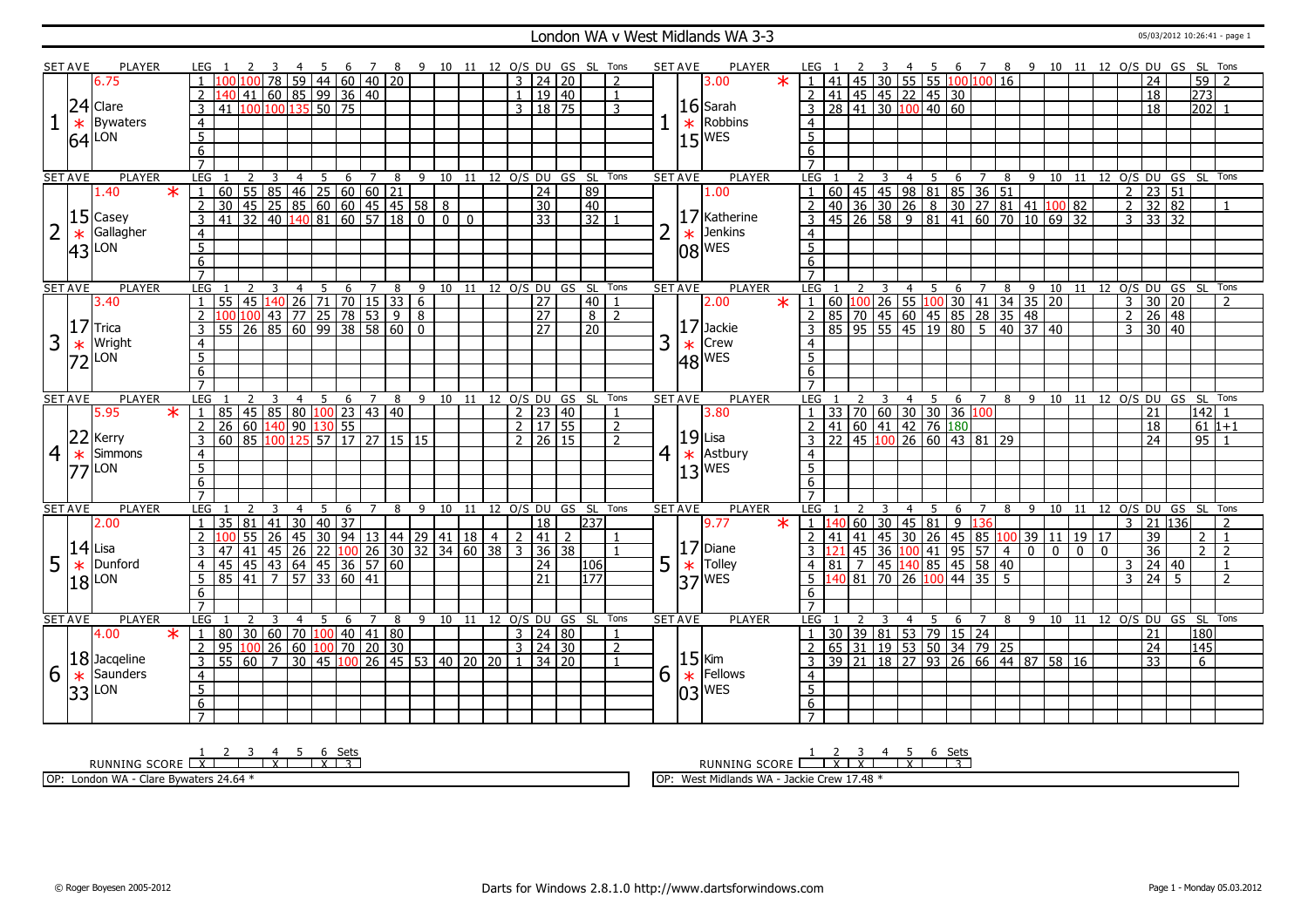# London WA

# West Midlands WA

| <b>IPLAYER</b>       |  | <b>W/L WON LOST</b> | AVE    |                   | TAVE POINTS DARTS TON FON+1180 TONS PLAYER |       |  |  |                        | <b>W/L WON LOST</b> | AVE   |       | TAVE POINTS DARTS TON TON+ 180 TONS |      |    |     |          |
|----------------------|--|---------------------|--------|-------------------|--------------------------------------------|-------|--|--|------------------------|---------------------|-------|-------|-------------------------------------|------|----|-----|----------|
| Clare Bywaters       |  |                     | 24.64  | 6.75I             | .503                                       | 61    |  |  | 6+0 Sarah Robbins      |                     | 16.15 | 3.001 | 969                                 | 60   |    |     | $3 + 0$  |
| Casey Gallagher      |  |                     | 15.43' | 4.401             | 1342                                       | 87    |  |  | 1+0  Katherine Jenkins |                     | 17.08 | .001  | 1503                                | 88   |    |     | $1+0$    |
| Trica Wright         |  |                     |        | 3.40              | 1435                                       | 81    |  |  | 3+0 Jackie Crew        |                     | 17.48 | 2.00  | 1503                                | 86   |    |     | $2+0$    |
| <b>Kerry Simmons</b> |  |                     |        | 5.95              | .503                                       | 66    |  |  | 5+0 Lisa Astbury       |                     | 19.13 | .80   | .205                                | 63   |    | 0 I | $3 + 1$  |
| Lisa Dunford         |  |                     | 14.18  | 2.00 <sup>1</sup> | 1985                                       | 140 l |  |  | 2+0 Diane Tolley       |                     | 17.37 | 9.77  | 2501                                | 144' |    |     | $8 + 0$  |
| Jacgeline Saunders   |  |                     | 18.33  | 4.00              | 1503                                       | 82    |  |  | 4+0   Kim Fellows      |                     | 15.03 | 0.001 | 1172                                | 78   |    |     | $0+0$    |
| <b>TOTALS</b>        |  |                     | 7.93.  |                   | 9271                                       |       |  |  | $ 21+0 $ TOTALS        |                     | 17.06 |       | 8853                                | 519  | 13 |     | $17 + 1$ |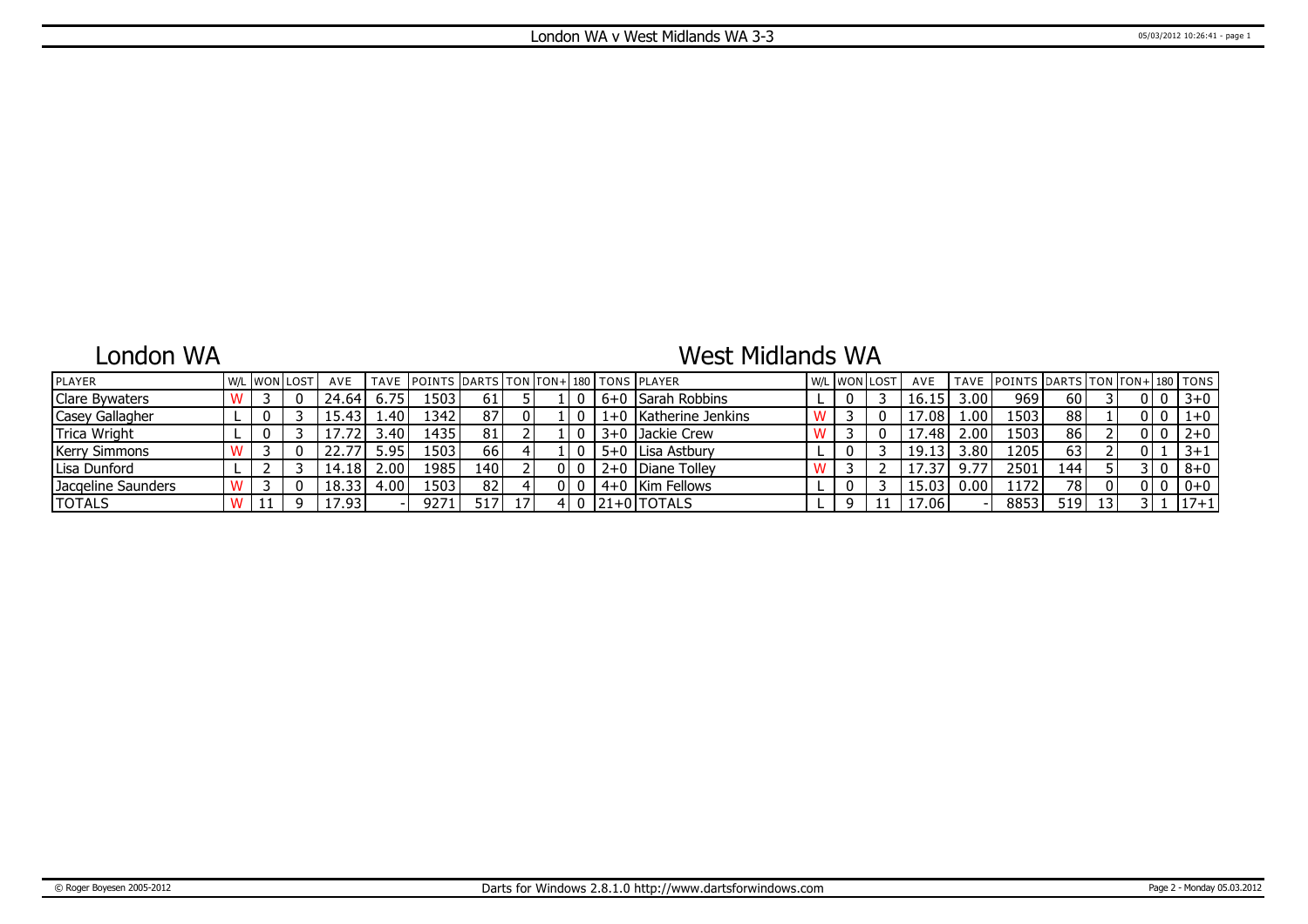#### London MB v West Midlands MB 6-6 05/03/2012 10:26:09 - page 1

|                | SET AVE        | PLAYER                    | LEG                 |                                                                          |                              |                          |                |          |                |                | 8 9 10 11 12 O/S DU GS SL Tons |    |  |              |                                |                              |                |   | <b>SET AVE</b>  | <b>PLAYER</b>                                                                             | LEG                                        |                 |         |   |                |                                         | $\overline{7}$<br>- 6                |   |           |  | 8 9 10 11 12 O/S DU GS SL Tons |                     |                 |                 |                                   |  |
|----------------|----------------|---------------------------|---------------------|--------------------------------------------------------------------------|------------------------------|--------------------------|----------------|----------|----------------|----------------|--------------------------------|----|--|--------------|--------------------------------|------------------------------|----------------|---|-----------------|-------------------------------------------------------------------------------------------|--------------------------------------------|-----------------|---------|---|----------------|-----------------------------------------|--------------------------------------|---|-----------|--|--------------------------------|---------------------|-----------------|-----------------|-----------------------------------|--|
|                |                | 8.22                      |                     | 60<br>81                                                                 | 60                           |                          | $ 80\rangle$   | 120      |                |                |                                |    |  |              | 3   18   120                   |                              | $\overline{2}$ |   |                 | $\star$<br>7.61                                                                           | 85                                         |                 | $60$ 40 |   | 60             | 100                                     | 100                                  |   |           |  |                                | 18                  |                 |                 | $\overline{56}$<br>$\overline{2}$ |  |
|                |                |                           | 2                   | $\overline{36}$<br>96                                                    | $ 100 $ 99                   |                          |                | 28 42 44 |                |                |                                |    |  |              | 21                             | 56                           | $\overline{1}$ |   |                 |                                                                                           | $\overline{2}$                             |                 |         |   |                |                                         | 43 60 121 66 60 81 70                |   |           |  | $\mathbf{3}$                   | $\overline{21}$     | 70              |                 | $\overline{1}$                    |  |
|                | 24             | Lee                       | $\overline{3}$      |                                                                          | 45 140 7 99 54               |                          |                |          |                |                |                                |    |  |              | $\overline{18}$                | $16$ 2                       |                |   |                 | 24 Martin                                                                                 | 3                                          |                 |         |   |                |                                         | 80 100 100 89 8 24                   |   |           |  | $\mathbf{3}$                   | $ 21\rangle$        | $\overline{24}$ |                 | 3                                 |  |
|                |                | Clifford                  |                     | 85 45 41 100 122 72 18                                                   |                              |                          |                |          |                |                |                                |    |  |              | $\overline{21}$                | $18$ 2                       |                |   |                 |                                                                                           |                                            |                 |         |   |                |                                         | 38 83 95 60 140 67 18                |   |           |  |                                | $3 \ 21 \ 18$       |                 |                 | $\overline{1}$                    |  |
|                | $\ast$         |                           | $\overline{4}$      |                                                                          |                              |                          |                |          |                |                |                                |    |  |              |                                |                              |                |   |                 | $\star$   Angell                                                                          | $\overline{4}$                             |                 |         |   |                |                                         |                                      |   |           |  |                                |                     |                 |                 |                                   |  |
|                | 54             | LON                       | $\overline{5}$      |                                                                          |                              |                          |                |          |                |                |                                |    |  |              |                                |                              |                |   |                 | $ 05 $ <sup>WES</sup>                                                                     | 5                                          |                 |         |   |                |                                         |                                      |   |           |  |                                |                     |                 |                 |                                   |  |
|                |                |                           | 6                   |                                                                          |                              |                          |                |          |                |                |                                |    |  |              |                                |                              |                |   |                 |                                                                                           | 6                                          |                 |         |   |                |                                         |                                      |   |           |  |                                |                     |                 |                 |                                   |  |
|                |                |                           | $\overline{7}$      |                                                                          |                              |                          |                |          |                |                |                                |    |  |              |                                |                              |                |   |                 |                                                                                           |                                            |                 |         |   |                |                                         |                                      |   |           |  |                                |                     |                 |                 |                                   |  |
|                | <b>SET AVE</b> | <b>PLAYER</b>             | <b>LEG</b>          | 2                                                                        | 3                            | $\overline{4}$           | 5 <sup>5</sup> | 6        | 7              | 8              |                                |    |  |              |                                | 9 10 11 12 0/S DU GS SL Tons |                |   | <b>SET AVE</b>  | <b>PLAYER</b>                                                                             | LEG                                        |                 |         | 3 |                |                                         | 4 5 6 7                              | 8 |           |  | 9 10 11 12 0/S DU GS SL Tons   |                     |                 |                 |                                   |  |
|                |                | $\overline{\ast}$<br>8.80 |                     | $\overline{55}$<br> 40                                                   | $\overline{22}$              | 100 60 94                |                |          | $\boxed{0}$    | $\overline{0}$ |                                |    |  |              | $\overline{24}$                | 30                           | $\overline{2}$ |   |                 | 3.20                                                                                      |                                            |                 |         |   |                |                                         | 60   99   80   98   56   43   61   4 |   |           |  | $\overline{2}$                 | $\overline{23}$     | $\overline{4}$  |                 |                                   |  |
|                |                |                           | $\overline{2}$      |                                                                          |                              |                          |                |          |                |                |                                |    |  |              | $3 \ 21 \ 80$                  |                              | 2              |   |                 |                                                                                           |                                            |                 |         |   |                |                                         |                                      |   |           |  |                                | 21                  |                 | 25              |                                   |  |
|                | 22             | Steve                     | $\overline{3}$      |                                                                          |                              |                          |                |          |                |                |                                |    |  |              | $2 \mid 23 \mid 40$            |                              | $\overline{2}$ |   |                 | $22$ Ryan                                                                                 |                                            |                 |         |   |                |                                         |                                      |   |           |  |                                | 21                  |                 |                 | $\overline{32}$<br>$\overline{1}$ |  |
|                | $\ast$         | Woodside                  | $\overline{4}$      |                                                                          |                              |                          |                |          |                |                |                                |    |  |              | $\overline{2}$ 20 40           |                              | $\overline{2}$ |   | $\ast$          | Herrington                                                                                | $\overline{4}$                             |                 |         |   |                |                                         |                                      |   |           |  |                                | $\overline{21}$     |                 |                 | $\overline{20}$ 1+1               |  |
|                | 43             | LON                       | 5                   |                                                                          |                              |                          |                |          |                |                |                                |    |  |              |                                |                              |                |   | 41              | WES                                                                                       | $5^{\circ}$                                |                 |         |   |                |                                         |                                      |   |           |  |                                |                     |                 |                 |                                   |  |
|                |                |                           | 6                   |                                                                          |                              |                          |                |          |                |                |                                |    |  |              |                                |                              |                |   |                 |                                                                                           | 6                                          |                 |         |   |                |                                         |                                      |   |           |  |                                |                     |                 |                 |                                   |  |
|                |                |                           | $\overline{7}$      |                                                                          |                              |                          |                |          |                |                |                                |    |  |              |                                |                              |                |   |                 |                                                                                           |                                            |                 |         |   |                |                                         |                                      |   |           |  |                                |                     |                 |                 |                                   |  |
|                | <b>SET AVE</b> | <b>PLAYER</b>             | <b>LEG</b>          | $\mathcal{L}$                                                            | 3                            | $\overline{4}$           | -5             | -6       | $\overline{7}$ | -8             |                                |    |  |              |                                | 9 10 11 12 O/S DU GS SL Tons |                |   | <b>SET AVE</b>  | <b>PLAYER</b>                                                                             | LEG                                        |                 |         |   | 4              | - 5                                     | 6<br>$\overline{7}$                  | 8 | 9 10 11   |  | 12 O/S DU GS SL Tons           |                     |                 |                 |                                   |  |
|                |                | 8.49                      | $\overline{1}$      |                                                                          | 45 100 100 116               |                          |                |          |                |                |                                |    |  |              | 3   15   116                   |                              | $\overline{4}$ |   |                 | 6.20<br>$\ast$                                                                            |                                            |                 |         |   |                |                                         |                                      |   |           |  |                                | 15                  |                 |                 | $40 1+1$                          |  |
|                |                |                           | $\overline{2}$      | 96                                                                       | $98 \overline{140}$          | 28 119 12 8              |                |          |                |                |                                |    |  |              | $1$ 19 8                       |                              | 2              |   |                 |                                                                                           | 1 180 85 45 97 54<br>2 100 55 100 80 96 38 |                 |         |   |                |                                         |                                      |   |           |  |                                | 18                  |                 |                 | $\overline{32}$<br>$\overline{2}$ |  |
|                | 29             | John                      | $\overline{3}$      | $\frac{1}{96}$ 84 58 93 134 36                                           |                              |                          |                |          |                |                |                                |    |  |              | $\frac{1}{2}$ 17 36            |                              |                |   |                 | $27$ Avtar                                                                                |                                            |                 |         |   |                | 40 41 26 100 81 81                      |                                      |   |           |  |                                | 18                  |                 |                 | $32$   2                          |  |
| 3              |                | Nelson                    |                     |                                                                          |                              |                          |                |          |                |                |                                |    |  |              |                                |                              |                | 3 |                 | Singh                                                                                     |                                            |                 |         |   |                |                                         |                                      |   |           |  |                                |                     |                 |                 |                                   |  |
|                | $\ast$         |                           | $\overline{4}$      |                                                                          |                              |                          |                |          |                |                |                                |    |  |              |                                |                              |                |   |                 |                                                                                           | $\overline{4}$                             |                 |         |   |                |                                         |                                      |   |           |  |                                |                     |                 |                 |                                   |  |
|                | <b>47</b>      | _ON                       | $\overline{5}$      |                                                                          |                              |                          |                |          |                |                |                                |    |  |              |                                |                              |                |   |                 | $\frac{43}{143}$ Singh                                                                    | $\overline{5}$                             |                 |         |   |                |                                         |                                      |   |           |  |                                |                     |                 |                 |                                   |  |
|                |                |                           | 6                   |                                                                          |                              |                          |                |          |                |                |                                |    |  |              |                                |                              |                |   |                 |                                                                                           | 6                                          |                 |         |   |                |                                         |                                      |   |           |  |                                |                     |                 |                 |                                   |  |
|                |                |                           | $\overline{7}$      |                                                                          |                              |                          |                |          |                |                |                                |    |  |              |                                |                              |                |   |                 |                                                                                           | $\overline{7}$                             |                 |         |   |                |                                         |                                      |   |           |  |                                |                     |                 |                 |                                   |  |
|                |                |                           |                     |                                                                          |                              |                          |                |          |                |                |                                |    |  |              |                                |                              |                |   |                 |                                                                                           |                                            |                 |         |   | 4              | - 5                                     |                                      | 7 |           |  |                                |                     |                 |                 | Tons                              |  |
|                | <b>SET AVE</b> | <b>PLAYER</b>             | <b>LEG</b>          |                                                                          | 3                            | 4                        | 5              | 6        | 7              | 8              | 9                              | 10 |  |              |                                | 11 12 O/S DU GS SL Tons      |                |   | <b>SET AVE</b>  | <b>PLAYER</b>                                                                             | LEG                                        |                 |         |   |                |                                         | 6                                    |   | 8 9 10 11 |  | 12 O/S DU GS SL                |                     |                 |                 |                                   |  |
|                |                | 12.43<br>$\ast$           | $\mathbf{1}$        | 85                                                                       | 59                           | $\sqrt{55}$ 44 82 36     |                |          |                |                |                                |    |  |              | $2 \mid 20 \mid 36$            |                              |                |   |                 | 9.45                                                                                      | $\overline{1}$                             |                 |         |   |                | 45 60 30 137 104                        |                                      |   |           |  |                                | 18                  |                 |                 | 25                                |  |
|                |                |                           | $\overline{2}$      | 55                                                                       | 140                          | $\frac{26}{60}$ 60 60 50 |                |          |                |                |                                |    |  |              | 21                             | $10$   2                     |                |   |                 |                                                                                           | $\overline{z}$                             |                 |         |   |                |                                         | 45 125 57 46 94 94 20 20             |   |           |  | $\mathcal{D}$                  | 23                  | 20              |                 | $\overline{1}$                    |  |
|                |                | $24$ Gene                 | 3                   |                                                                          | 15 81                        | 38                       |                | 100 123  | $\sqrt{44}$    |                |                                |    |  |              | $3 \mid 21 \mid 44$            |                              | 3              |   |                 | $ 23 $ Paul                                                                               |                                            | 35              |         |   |                | $\frac{100}{66}$ $\frac{66}{100}$ 45 45 |                                      |   |           |  |                                | 18                  |                 |                 | $110$   2                         |  |
| $\overline{4}$ | $\ast$         | Hill                      | $\overline{4}$      | $180$ 60 $180$ 41 35 3                                                   |                              |                          |                |          |                |                |                                |    |  |              | 18                             | $2\sqrt{2+2}$                |                |   |                 | Price                                                                                     | $\overline{4}$                             |                 |         |   |                |                                         | 45 60 140 68 95 43 50                |   |           |  | $\mathcal{D}$                  | $\overline{20}$     | $50^{\circ}$    |                 | $\overline{\mathbf{1}}$           |  |
|                |                |                           | 5                   | 81                                                                       | $\boxed{61}$ 60 45 180 35 39 |                          |                |          |                |                |                                |    |  |              | 3   21   39                    |                              | $1 + 1$        |   | $4\overline{*}$ |                                                                                           | 5                                          | 45              | 261     |   |                | $55 \ 83 \ 85$                          |                                      |   |           |  |                                | $\overline{18}$     |                 |                 | 68<br>- 1                         |  |
|                |                | $68$ <sub>LON</sub>       | 6                   |                                                                          |                              |                          |                |          |                |                |                                |    |  |              |                                |                              |                |   |                 | $ 73 $ <sup>WES</sup>                                                                     | 6                                          |                 |         |   |                |                                         |                                      |   |           |  |                                |                     |                 |                 |                                   |  |
|                |                |                           | $\overline{7}$      |                                                                          |                              |                          |                |          |                |                |                                |    |  |              |                                |                              |                |   |                 |                                                                                           |                                            |                 |         |   |                |                                         |                                      |   |           |  |                                |                     |                 |                 |                                   |  |
|                | <b>SET AVE</b> | <b>PLAYER</b>             | <b>LEG</b>          |                                                                          | 3                            | $\overline{4}$           | -5             | 6        | $\overline{7}$ | 8              | 9                              |    |  |              |                                | 10 11 12 O/S DU GS SL Tons   |                |   | <b>SET AVE</b>  | <b>PLAYER</b>                                                                             | <b>LEG</b>                                 |                 |         |   | $\overline{4}$ | 5                                       | $\overline{7}$<br>6                  | 8 |           |  | 9 10 11 12 0/S DU GS SL Tons   |                     |                 |                 |                                   |  |
|                |                | 4.79                      | $\overline{1}$      | 60 60 46 43 81 75                                                        |                              |                          |                |          |                |                |                                |    |  |              | 18                             | 136                          |                |   |                 | 7.07<br>$\star$                                                                           | $\langle \hat{\mathbb{1}} \rangle$         | 95 55 45 63 123 |         |   |                |                                         | 82 38                                |   |           |  |                                | $3 \mid 21 \mid 38$ |                 |                 | $\overline{1}$                    |  |
|                |                |                           | $\overline{2}$      | 64                                                                       |                              |                          |                |          |                |                |                                |    |  |              |                                |                              |                |   |                 |                                                                                           |                                            |                 |         |   |                |                                         |                                      |   |           |  |                                | 18                  |                 |                 | 95                                |  |
|                |                |                           |                     |                                                                          | 40 140 81 58 28 90           |                          |                |          |                |                |                                |    |  |              | 3   21   90<br>$\overline{15}$ | l258l                        |                |   |                 |                                                                                           | 3                                          | 95              |         |   |                | 60 28 35 100 85 98                      |                                      |   |           |  |                                |                     | 16 36           |                 | $\overline{2}$                    |  |
|                | 21             | Kevin                     | $\overline{3}$      | $60$ 60 35 44 44                                                         |                              |                          |                |          |                |                |                                |    |  |              |                                |                              |                |   |                 | $23$ Mark                                                                                 |                                            |                 |         |   |                | 140 125 59 46 36                        |                                      |   |           |  |                                |                     |                 |                 |                                   |  |
| 5              | $\ast$         | Haste                     | $\overline{4}$      | 60 100 59 59 59 139 25                                                   |                              |                          |                |          |                |                |                                |    |  |              | $2 \ 20 \ 25$                  |                              | 2              | 5 | $\ast$          | Watkiss                                                                                   | 4                                          |                 |         |   |                | 19 59 100 65 39                         |                                      |   |           |  |                                | 18                  |                 | 38              |                                   |  |
|                | 76             | LON                       | 5                   | 60 31 94 100 36 96 59 25                                                 |                              |                          |                |          |                |                |                                |    |  |              | $2 \mid 23 \mid 25$            |                              | $\overline{1}$ |   |                 | 63 WES                                                                                    | .5.                                        |                 |         |   |                |                                         | 31 30 42 50 70 96 78 24              |   |           |  |                                | 24                  |                 | $\overline{80}$ |                                   |  |
|                |                |                           | 6                   |                                                                          |                              |                          |                |          |                |                |                                |    |  |              |                                |                              |                |   |                 |                                                                                           | 6                                          |                 |         |   |                |                                         |                                      |   |           |  |                                |                     |                 |                 |                                   |  |
|                |                |                           | $\overline{7}$      |                                                                          |                              |                          |                |          |                |                |                                |    |  |              |                                |                              |                |   |                 |                                                                                           |                                            |                 |         |   |                |                                         |                                      |   |           |  |                                |                     |                 |                 |                                   |  |
|                | <b>SET AVE</b> | PLAYER                    | <b>LEG</b>          | $\overline{2}$                                                           | $\overline{3}$               | $\overline{4}$           | 5              | 6        | 7              | 8              |                                |    |  |              |                                | 9 10 11 12 0/S DU GS SL Tons |                |   | <b>SET AVE</b>  | <b>PLAYER</b>                                                                             | LEG                                        |                 |         | 3 | 4              | - 5                                     | 6<br>$\overline{7}$                  | 8 |           |  | 9 10 11 12 O/S DU GS SL Tons   |                     |                 |                 |                                   |  |
|                |                | 9.60<br>$\ast$            | l 1                 |                                                                          |                              |                          |                |          |                |                |                                |    |  |              | 1   16   18                    |                              | 3              |   |                 | 4.36                                                                                      | $\vert$ 1                                  | 83 81 67 58 45  |         |   |                |                                         |                                      |   |           |  |                                | 15                  |                 |                 | 167                               |  |
|                |                |                           | 2                   | 85   100   140   100   58   18  <br>  55   100   60   43   100   60   58 |                              |                          |                |          |                |                |                                |    |  |              | 21                             | $25$   2                     |                |   |                 |                                                                                           | <sup>2</sup>                               | 59              |         |   |                |                                         | 40 95 57 85 115 42 8                 |   |           |  | $\mathcal{L}$                  | $\overline{23}$     |                 | 8               | $\mathbf{1}$                      |  |
|                | 25             | Lee                       | $\overline{3}$      | 60 140 26 60 59 60 40 24 32                                              |                              |                          |                |          |                |                |                                |    |  |              | $1$ 25 32                      |                              | $\overline{1}$ |   |                 |                                                                                           | $\overline{3}$                             |                 |         |   |                |                                         | 55 100 100 44 60 24 58 38            |   |           |  |                                | 24                  |                 |                 | $\overline{22}$<br>$\overline{2}$ |  |
| 6              | $\ast$         | Cocks                     | $\overline{4}$      | 140 140 81 81 39 20                                                      |                              |                          |                |          |                |                |                                |    |  | $\mathbf{1}$ | $16$ 20                        |                              | $\overline{2}$ | 6 |                 | $\begin{array}{ c c }\n 21 & \text{Gregory} \\  \hline\n * & \text{Parkes}\n \end{array}$ | $\overline{4}$                             | 71 27 85 121    |         |   |                | $142$ 99                                |                                      |   |           |  |                                | $\overline{18}$     |                 |                 | $56$   1                          |  |
|                | 37             | LON                       | 5                   |                                                                          |                              |                          |                |          |                |                |                                |    |  |              |                                |                              |                |   |                 |                                                                                           | $\overline{5}$                             |                 |         |   |                |                                         |                                      |   |           |  |                                |                     |                 |                 |                                   |  |
|                |                |                           | 6<br>$\overline{7}$ |                                                                          |                              |                          |                |          |                |                |                                |    |  |              |                                |                              |                |   |                 | $ 99 $ <sup>WES</sup>                                                                     | 6<br>7                                     |                 |         |   |                |                                         |                                      |   |           |  |                                |                     |                 |                 |                                   |  |

<u>1 2 3 4 5 6 Sets</u><br>RUNNING SCORE <u>| X | X | X | X | X | 5</u>

RUNNING SCORE 1 X 2 3 4 5 6 Sets 1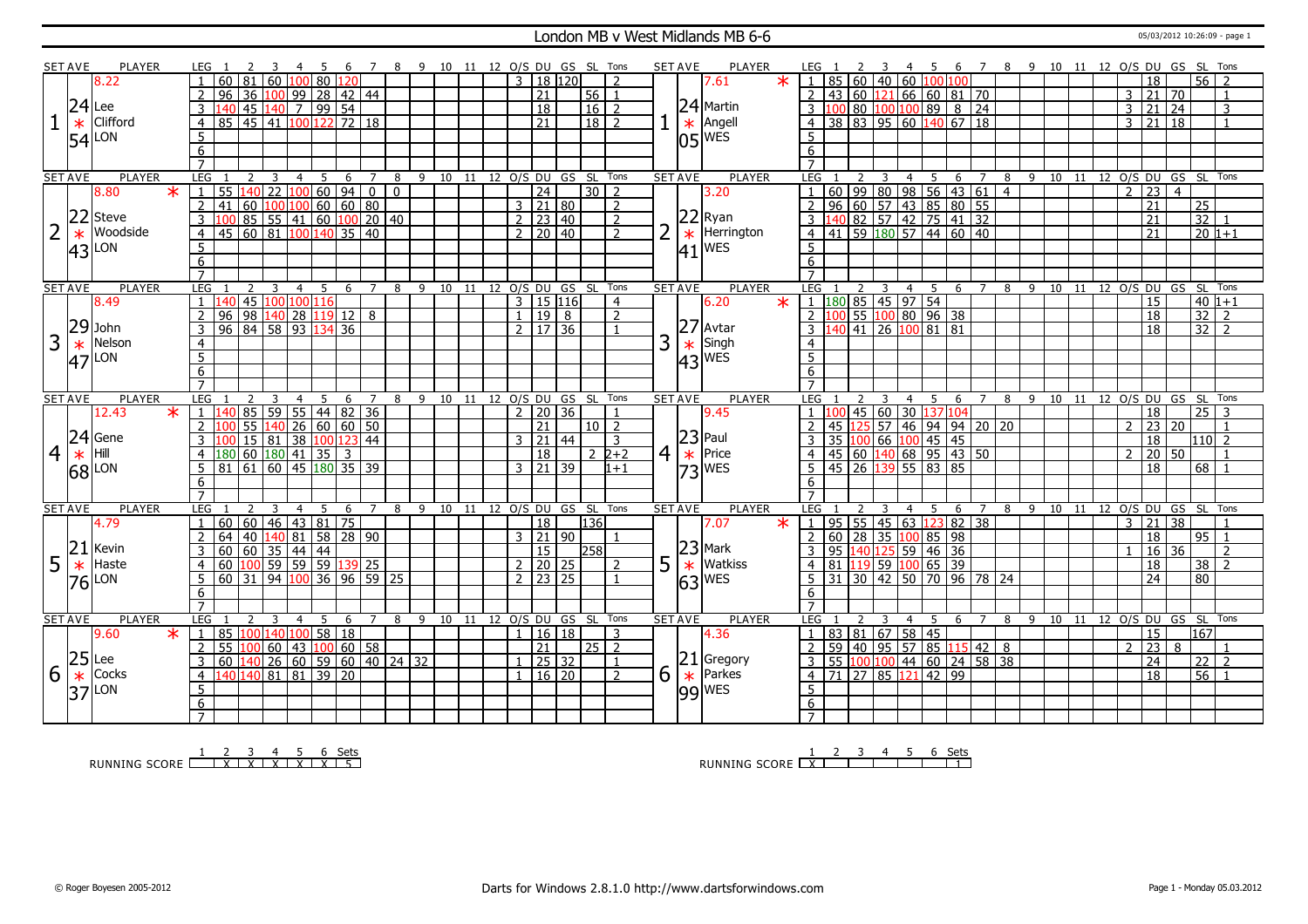#### London MB v West Midlands MB 6-6 05/03/2012 10:26:09 - page 2

|                | <b>SET AVE</b> | <b>PLAYER</b>       | LEG 1               | <sup>2</sup>                 | $\mathbf{3}$   |                                                                                                       | -5              |                                                                             | 78             |   | 9 10 11 12 O/S DU GS SL Tons |  |                |                     |                   |                |    | <b>SET AVE</b> | <b>PLAYER</b>                                                              | LEG 1                             | <sup>2</sup>     | 3                       |                 | 45             |                                        | 6 7 8 9 10 11 12 O/S DU GS SL Tons |                |           |                       |  |                |                              |      |                    |                         |
|----------------|----------------|---------------------|---------------------|------------------------------|----------------|-------------------------------------------------------------------------------------------------------|-----------------|-----------------------------------------------------------------------------|----------------|---|------------------------------|--|----------------|---------------------|-------------------|----------------|----|----------------|----------------------------------------------------------------------------|-----------------------------------|------------------|-------------------------|-----------------|----------------|----------------------------------------|------------------------------------|----------------|-----------|-----------------------|--|----------------|------------------------------|------|--------------------|-------------------------|
|                |                | 8.20                |                     | $\overline{55}$              |                | 180 100 98                                                                                            | $\overline{28}$ |                                                                             |                |   |                              |  |                | 15                  | 40 2+1            |                |    |                | 9.79<br>$\ast$                                                             | 100                               |                  |                         |                 |                | 60 57 125 127 32                       |                                    |                |           |                       |  |                | 16                           | 32   |                    | 3                       |
|                |                |                     | $\overline{2}$      | 100                          |                |                                                                                                       |                 | 60   60   140   60   41   20   0                                            |                |   |                              |  |                | $\overline{24}$     | 20 2              |                |    |                |                                                                            | 2                                 | 58 140 127       |                         |                 |                | $\boxed{60}$ 30 52 17 17               |                                    |                |           |                       |  | 2 <sup>1</sup> | 23                           | l 17 |                    | $\overline{2}$          |
|                |                | $25$ Robbie         | 3                   | 100 100 100                  |                | 66                                                                                                    |                 |                                                                             |                |   |                              |  |                | $\overline{12}$     | $135$ 3           |                |    |                | $27$ Doug                                                                  | $\overline{3}$ $\overline{1}$     |                  | 100 125                 |                 | $60$ 81        |                                        |                                    |                |           |                       |  | 3              | 15 81                        |      |                    | $\overline{3}$          |
| $\overline{7}$ |                |                     |                     |                              |                |                                                                                                       |                 |                                                                             |                |   |                              |  |                |                     |                   |                |    |                |                                                                            |                                   |                  |                         |                 |                |                                        |                                    |                |           |                       |  |                |                              |      |                    |                         |
|                | $\ast$         | Hain                | $\overline{4}$      |                              |                |                                                                                                       |                 |                                                                             |                |   |                              |  |                |                     |                   |                |    | $\ast$         | Thompson                                                                   | $\overline{4}$                    |                  |                         |                 |                |                                        |                                    |                |           |                       |  |                |                              |      |                    |                         |
|                |                | $ 65 $ LON          | $\frac{5}{6}$       |                              |                |                                                                                                       |                 |                                                                             |                |   |                              |  |                |                     |                   |                |    |                | $ 83 $ <sup>WES</sup>                                                      | $\overline{5}$                    |                  |                         |                 |                |                                        |                                    |                |           |                       |  |                |                              |      |                    |                         |
|                |                |                     |                     |                              |                |                                                                                                       |                 |                                                                             |                |   |                              |  |                |                     |                   |                |    |                |                                                                            | 6                                 |                  |                         |                 |                |                                        |                                    |                |           |                       |  |                |                              |      |                    |                         |
|                |                |                     | $\overline{7}$      |                              |                |                                                                                                       |                 |                                                                             |                |   |                              |  |                |                     |                   |                |    |                |                                                                            |                                   |                  |                         |                 |                |                                        |                                    |                |           |                       |  |                |                              |      |                    |                         |
|                | <b>SET AVE</b> | <b>PLAYER</b>       | <b>LEG</b>          | 2                            | $\overline{3}$ | $\overline{4}$                                                                                        | 5               |                                                                             | 6 7 8          |   | 9 10 11 12 O/S DU GS SL Tons |  |                |                     |                   |                |    | <b>SET AVE</b> | <b>PLAYER</b>                                                              | LEG 1                             | <sup>2</sup>     | $\overline{\mathbf{3}}$ |                 |                | 4 5 6 7 8 9 10 11 12 O/S DU GS SL Tons |                                    |                |           |                       |  |                |                              |      |                    |                         |
|                |                | $\ast$<br>5.25      |                     | 22                           |                |                                                                                                       |                 | 100 45 100 26 41 80 44                                                      |                |   |                              |  |                | 24                  | 43                | $\overline{z}$ |    |                | 5.62                                                                       |                                   |                  |                         |                 |                | 45 60 30 85 60 100 57 64               |                                    |                |           |                       |  | $\overline{2}$ | 23                           | 64   |                    | $\overline{1}$          |
|                |                |                     | $\overline{2}$      | 60                           |                | 125 100 28 44                                                                                         |                 | $\overline{29}$                                                             |                |   |                              |  |                | <sup>18</sup>       | $\overline{115}$  | $\overline{2}$ |    |                |                                                                            |                                   |                  |                         |                 |                | $\frac{40 100 }{60 60 43 86 12}$       |                                    |                |           |                       |  | 2              | 20                           | 12   |                    | $\overline{2}$          |
|                |                | $20$ Ricky          | 3                   | $\frac{60}{100}$ 22 81 66 40 |                |                                                                                                       |                 |                                                                             |                |   |                              |  |                | $\overline{18}$     | $132$ 1           |                |    |                |                                                                            | 3                                 |                  |                         |                 |                | 41 81 60 100 97 122                    |                                    |                |           |                       |  |                | 3   18   122                 |      |                    | $\overline{2}$          |
| 8              | $\ast$         | Mitchell            | 4                   |                              |                |                                                                                                       |                 |                                                                             |                |   |                              |  |                |                     |                   |                | 8  |                | $24$ Glen<br>$\ast$ Culler<br>Cullen                                       | $\overline{4}$                    |                  |                         |                 |                |                                        |                                    |                |           |                       |  |                |                              |      |                    |                         |
|                |                | $22$ LON            | $\overline{5}$      |                              |                |                                                                                                       |                 |                                                                             |                |   |                              |  |                |                     |                   |                |    |                | $64$ <sup>WES</sup>                                                        | $\overline{5}$                    |                  |                         |                 |                |                                        |                                    |                |           |                       |  |                |                              |      |                    |                         |
|                |                |                     | $\overline{6}$      |                              |                |                                                                                                       |                 |                                                                             |                |   |                              |  |                |                     |                   |                |    |                |                                                                            | 6                                 |                  |                         |                 |                |                                        |                                    |                |           |                       |  |                |                              |      |                    |                         |
|                |                |                     | $\overline{7}$      |                              |                |                                                                                                       |                 |                                                                             |                |   |                              |  |                |                     |                   |                |    |                |                                                                            | $\overline{7}$                    |                  |                         |                 |                |                                        |                                    |                |           |                       |  |                |                              |      |                    |                         |
|                | <b>SET AVE</b> | <b>PLAYER</b>       | LEG                 |                              | 3              | $\overline{4}$                                                                                        | 5               | 6                                                                           | 7              | 8 | 9 10 11 12 0/S DU GS SL Tons |  |                |                     |                   |                |    | <b>SET AVE</b> | <b>PLAYER</b>                                                              | <b>LEG</b>                        |                  |                         |                 | $\overline{4}$ | 5 6 7                                  |                                    |                | 8 9 10 11 |                       |  |                | 12 0/S DU GS SL              |      |                    | Tons                    |
|                |                | 7.31                | $\mathbf{1}$        | 41                           |                |                                                                                                       |                 | 46 21 45 55 84 85                                                           |                |   |                              |  |                | 21                  | 124               |                |    |                | 10.74<br>$\ast$                                                            |                                   |                  |                         |                 |                | 45   100   55   60   45   84   76   36 |                                    |                |           |                       |  | $\mathbf{1}$   | 22                           | 36   |                    | $\overline{1}$          |
|                |                |                     | $\overline{2}$      | 40                           |                |                                                                                                       |                 | 125 100 100 45 42 17 32                                                     |                |   |                              |  | $\mathcal{D}$  | 23 32               |                   | 3              |    |                |                                                                            | $\overline{30}$<br>$\overline{2}$ |                  | 137100                  |                 | 122<br>100     |                                        | $6$ 0                              |                |           |                       |  |                | $\overline{21}$              |      | $6-1$              | $\overline{4}$          |
|                | 21             | Tom                 | 3                   | 101                          |                |                                                                                                       |                 |                                                                             |                |   |                              |  |                | 18                  |                   |                |    |                |                                                                            |                                   |                  |                         |                 |                |                                        |                                    |                |           |                       |  |                | 19                           |      |                    | $\overline{2}$          |
|                |                |                     |                     |                              |                | $\begin{array}{ c c c c c c }\n\hline\n30 & 45 & 55 & 100 \\ \hline\n96 & 60 & 60 & 100\n\end{array}$ |                 | 105                                                                         |                |   |                              |  |                |                     | 65 3              |                |    |                |                                                                            |                                   |                  |                         |                 |                | 100 62 95 140 26 38 40                 |                                    |                |           |                       |  |                |                              | 40   |                    |                         |
| 9              | $\ast$         | <b>Burns</b>        | $\overline{4}$      | 85                           |                |                                                                                                       |                 | 72                                                                          | $\Omega$       |   |                              |  |                | $\overline{21}$     | 28                | $\overline{1}$ | 9  |                |                                                                            | 4                                 | 40 60 38 59      |                         |                 | 135            |                                        | $57$ 12                            |                |           |                       |  |                | $3 \mid 21$                  | 12   |                    | $\overline{2}$          |
|                |                | 53 LON              | $\overline{5}$      |                              |                |                                                                                                       |                 |                                                                             |                |   |                              |  |                |                     |                   |                |    |                | $\begin{array}{c}  24 _{\text{John}} \\ * \\ 07 _{\text{WES}} \end{array}$ | 5                                 |                  |                         |                 |                |                                        |                                    |                |           |                       |  |                |                              |      |                    |                         |
|                |                |                     | 6                   |                              |                |                                                                                                       |                 |                                                                             |                |   |                              |  |                |                     |                   |                |    |                |                                                                            | 6                                 |                  |                         |                 |                |                                        |                                    |                |           |                       |  |                |                              |      |                    |                         |
|                |                |                     | $\overline{7}$      |                              |                |                                                                                                       |                 |                                                                             |                |   |                              |  |                |                     |                   |                |    |                |                                                                            | $\overline{7}$                    |                  |                         |                 |                |                                        |                                    |                |           |                       |  |                |                              |      |                    |                         |
|                |                |                     |                     |                              |                |                                                                                                       |                 |                                                                             |                |   |                              |  |                |                     |                   |                |    |                |                                                                            |                                   |                  |                         |                 |                |                                        |                                    |                |           |                       |  |                |                              |      |                    |                         |
|                | <b>SET AVE</b> | <b>PLAYER</b>       | <b>LEG</b>          |                              |                | 4                                                                                                     | 5               | 6                                                                           |                | 8 | 9 10 11 12 O/S DU GS SL      |  |                |                     |                   | Tons           |    | <b>SET AVE</b> | <b>PLAYER</b>                                                              | LEG                               |                  |                         |                 | 4              | 5<br>6                                 | $\overline{7}$                     |                | 8 9       | 10 11 12 0/S DU GS SL |  |                |                              |      |                    | Tons                    |
|                |                | $\ast$<br>6.45      | $\mathbf{1}$        | 25                           |                | $\vert 100 \vert 60 \vert 43 \vert 140 \vert 97$                                                      |                 |                                                                             |                |   |                              |  |                | 18                  | $36 \mid 2$       |                |    |                | 13.37                                                                      |                                   |                  | $100$ 55                |                 | 137            | 49 60                                  |                                    |                |           |                       |  |                | 2   17   60                  |      |                    | 3                       |
|                |                |                     | $\overline{2}$      |                              |                |                                                                                                       |                 |                                                                             |                |   |                              |  | $\mathbf{1}$   | 19 32               |                   | $\overline{1}$ |    |                |                                                                            | $\overline{2}$                    | 81               | 81                      |                 |                | $59 \, 140 \, 20 \, 6$                 |                                    |                |           |                       |  |                | 21                           |      | $14$   2           |                         |
|                |                | $24$ Wayne          | 3                   |                              |                |                                                                                                       |                 |                                                                             |                |   |                              |  |                | $3 \mid 21 \mid 70$ |                   |                |    |                | $26$ Vivian                                                                | 60<br>3                           |                  |                         |                 |                | $\frac{160}{85}$ 100 81 55             |                                    |                |           |                       |  |                | 18                           |      | 60                 | $\overline{1}$          |
|                |                | Livett              | $\overline{4}$      | 32                           |                |                                                                                                       |                 |                                                                             |                |   |                              |  |                | 15                  | $240$ 1           |                |    |                | $10$ $\ast$ Sould                                                          | $\overline{4}$                    |                  |                         |                 |                | $100$ 55 $100$ 60 $130$ 56             |                                    |                |           |                       |  | $\overline{2}$ | 17                           | 56   |                    | 3                       |
|                | $10*$          |                     | 5                   | $\overline{55}$              |                |                                                                                                       |                 |                                                                             |                |   |                              |  |                | $\overline{18}$     | 30 1              |                |    |                |                                                                            | 5<br>41                           | 45 100           |                         |                 | 85<br>100      | 130                                    |                                    |                |           |                       |  | $\mathcal{E}$  | 18 130                       |      |                    | 3                       |
|                |                | $16$ <sup>LON</sup> | $6 \overline{6}$    |                              |                |                                                                                                       |                 | 15 85 99 73 67 32<br>0 60 85 44 58 84 70<br>26 100 59 44<br>81 85 60 85 105 |                |   |                              |  |                |                     |                   |                |    |                | $ 71 ^{WES}$                                                               | $6\overline{6}$                   |                  |                         |                 |                |                                        |                                    |                |           |                       |  |                |                              |      |                    |                         |
|                |                |                     | $\overline{7}$      |                              |                |                                                                                                       |                 |                                                                             |                |   |                              |  |                |                     |                   |                |    |                |                                                                            | $\overline{7}$                    |                  |                         |                 |                |                                        |                                    |                |           |                       |  |                |                              |      |                    |                         |
|                | <b>SET AVE</b> | <b>PLAYER</b>       | <b>LEG</b>          |                              | 3              |                                                                                                       | .5              | 6                                                                           | $\overline{7}$ | 8 | 9 10 11 12 0/S DU GS SL Tons |  |                |                     |                   |                |    | <b>SET AVE</b> | <b>PLAYER</b>                                                              | LEG 1                             |                  | 3                       |                 | 5<br>4         | 6                                      | $\overline{7}$                     | 8              | - 9       |                       |  |                | 10 11 12 0/S DU GS SL Tons   |      |                    |                         |
|                |                | 8.60                | $\mathbf{1}$        | 61                           |                | 100 180 56                                                                                            |                 |                                                                             |                |   |                              |  |                | $\overline{12}$     | 1042+1            |                |    |                | 9.81<br>$\star$                                                            | 96<br>$\mathbf{1}$                | 121              | 60                      | 140             | 84             |                                        |                                    |                |           |                       |  |                | 3   15   84                  |      |                    | $\overline{2}$          |
|                |                |                     | $\overline{2}$      | 85<br>99                     |                | 140 60 97                                                                                             |                 | 10 <sup>1</sup>                                                             | 8              |   |                              |  |                | $\overline{21}$     | $\overline{2}$    | $\overline{1}$ |    |                |                                                                            |                                   | 57               | 59                      | 10 <sub>0</sub> |                |                                        |                                    |                |           |                       |  | $\overline{2}$ | $\overline{20}$              | 47   |                    | $\overline{2}$          |
|                |                |                     |                     |                              |                |                                                                                                       |                 |                                                                             |                |   |                              |  |                |                     |                   |                |    |                |                                                                            | $\overline{2}$                    |                  |                         |                 |                | 80 18 47                               |                                    |                |           |                       |  |                |                              |      |                    | $\overline{1}$          |
|                |                | $24$ Jason          | 3                   | 96                           |                |                                                                                                       |                 | $60$   57 $\vert 100 \vert$ 82   46   40   20                               |                |   |                              |  |                | 22 20               |                   |                |    |                | $23$ Lance                                                                 |                                   |                  |                         |                 |                | 55 45 45 83 57 40 56                   |                                    |                |           |                       |  |                | $\overline{24}$              |      | $\overline{20}$    | $\overline{\mathbf{1}}$ |
|                | $11*$          | Wiles               | $\overline{4}$      | 60<br>41                     |                | $140$ 58                                                                                              |                 | 100 86                                                                      | 16             |   |                              |  | $\overline{2}$ | 20 16               |                   | $\overline{2}$ |    | $ \ast $       | Hackett                                                                    | 80<br>4                           |                  |                         | 55 100 23       |                | 93 98                                  |                                    |                |           |                       |  |                | 18                           |      | 52                 |                         |
|                |                | $ 73 $ LON          | 5                   | 100 83 60 96 85 31 14 32     |                |                                                                                                       |                 |                                                                             |                |   |                              |  | $\mathbf{1}$   | 22 32               |                   | $\overline{1}$ |    |                | $ 89 $ <sup>WES</sup>                                                      | .5                                |                  |                         |                 |                | 60 60 100 45 180 36 0                  |                                    | $\overline{0}$ |           |                       |  |                | $\overline{24}$              |      | $20\overline{2+1}$ |                         |
|                |                |                     | 6                   |                              |                |                                                                                                       |                 |                                                                             |                |   |                              |  |                |                     |                   |                |    |                |                                                                            | 6                                 |                  |                         |                 |                |                                        |                                    |                |           |                       |  |                |                              |      |                    |                         |
|                |                |                     | $\overline{7}$      |                              |                |                                                                                                       |                 |                                                                             |                |   |                              |  |                |                     |                   |                |    |                |                                                                            | $\overline{7}$                    |                  |                         |                 |                |                                        |                                    |                |           |                       |  |                |                              |      |                    |                         |
|                | SET AVE        | <b>PLAYER</b>       | LEG                 | $\mathcal{L}$                | 3              | $\overline{4}$                                                                                        | 5               | 6                                                                           | 7              | 8 | 9 10 11 12 0/S DU GS SL Tons |  |                |                     |                   |                |    | <b>SET AVE</b> | <b>PLAYER</b>                                                              | LEG <sub>1</sub>                  | $\mathcal{L}$    | 3                       |                 | $\overline{4}$ | - 5<br>- 6                             | $\overline{7}$                     | 8              |           |                       |  |                | 9 10 11 12 O/S DU GS SL Tons |      |                    |                         |
|                |                | 9.60<br>$\ast$      | $\mathbf{1}$        | 60<br>81                     |                |                                                                                                       |                 | 97   140   91   32                                                          |                |   |                              |  |                | $1 \mid 16 \mid 32$ |                   | -1             |    |                | 13.28                                                                      |                                   | 60 60 100        |                         |                 | 78<br>81       |                                        |                                    |                |           |                       |  |                | 15                           |      | 122                | $\overline{1}$          |
|                |                |                     | $\overline{2}$      | 96<br>81                     | 100            | $\overline{60}$                                                                                       |                 |                                                                             |                |   |                              |  |                | 12                  | 164 1             |                |    |                |                                                                            | $\mathcal{L}$                     |                  | 140 100                 |                 | 83 78          |                                        |                                    |                |           |                       |  | 3              | 15 <sub>1</sub>              | 78   |                    | 3                       |
|                |                | $26$ Jason          | 3                   | 40                           |                | $45$ 55 60                                                                                            |                 | 100 120 55 26                                                               |                |   |                              |  |                | $2 \mid 23 \mid 26$ |                   | $\overline{z}$ |    |                | 27 Michael                                                                 | 3                                 | 60 100 100 100   |                         |                 |                | 85 38 14                               |                                    |                |           |                       |  |                | 21                           |      | 4 <sup>1</sup>     | $\overline{3}$          |
| 12             | $\ast$         | Gallagher           | $\overline{4}$      | 81                           |                | 100 100 180                                                                                           |                 |                                                                             |                |   |                              |  |                | $\overline{12}$     | $40\,3+1$         |                | 12 | $\ast$         | Baker                                                                      | $\overline{4}$                    | 00 180 54 60 107 |                         |                 |                |                                        |                                    |                |           |                       |  | 3              | 15 107                       |      |                    | $B+1$                   |
|                |                | LON                 | 5                   | 57 120 55 45 84 45 21        |                |                                                                                                       |                 |                                                                             |                |   |                              |  |                | $\overline{21}$     | $\overline{74}$ 1 |                |    |                |                                                                            | 5                                 |                  |                         |                 |                | $100 \ 60 \ 81 \ 81 \ 101 \ 37 \ 41$   |                                    |                |           |                       |  |                | 3   21   41                  |      |                    | $\overline{2}$          |
|                | 51             |                     | 6<br>$\overline{7}$ |                              |                |                                                                                                       |                 |                                                                             |                |   |                              |  |                |                     |                   |                |    |                | $ 34 ^{WES}$                                                               | 6<br>$\overline{7}$               |                  |                         |                 |                |                                        |                                    |                |           |                       |  |                |                              |      |                    |                         |

RUNNING SCORE 7 8 9 10 11 X 12 Sets 6

OP: London MB - John Nelson 29.47 \*

RUNNING SCORE 7 X 8 X 9 X 10 X 11 12 X Sets 6 OP: West Midlands MB - Doug Thompson 27.83 \*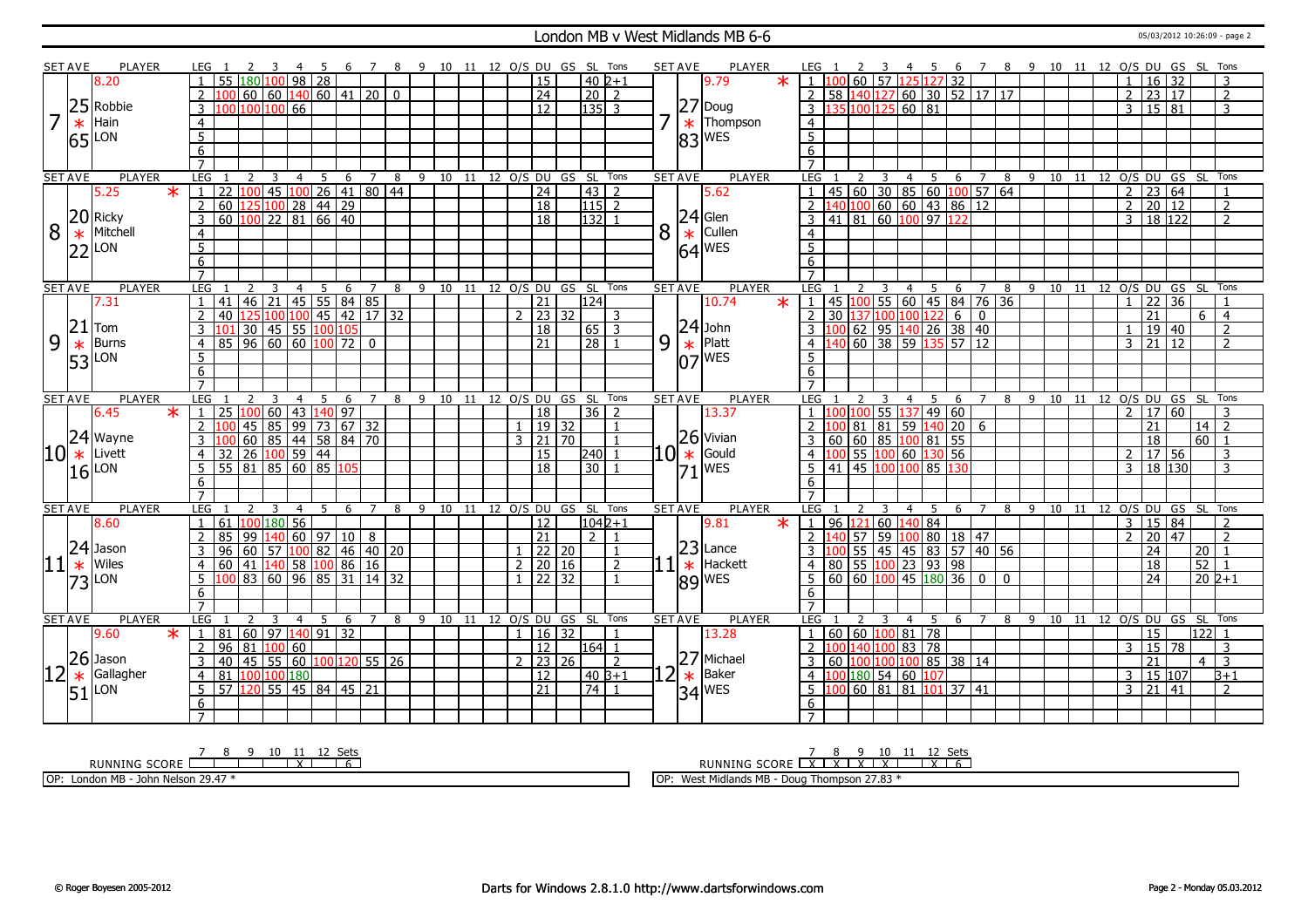# London MB

### West Midlands MB

| PLAYER                |    | W/L WON LOST | AVE   | <b>TAVE</b> | <b>POINTS DARTS TON FON+ 180 TONS PLAYER</b> |                 |     |      |   |         |                      | W/L   WON   LOST |    | AVE         | <b>TAVE</b> | POINTS DARTS TON TON+ 180 TONS |     |    |                 |          |
|-----------------------|----|--------------|-------|-------------|----------------------------------------------|-----------------|-----|------|---|---------|----------------------|------------------|----|-------------|-------------|--------------------------------|-----|----|-----------------|----------|
| Lee Clifford          |    |              | 24.54 | 8.22        | 1914                                         | 78              |     |      |   |         | 7+0   Martin Angell  |                  |    | 24.05       | '.61        | 1948.                          | 81  |    |                 | $7 + 0$  |
| Steve Woodside        |    |              | 22.43 | 8.80        | 1974                                         | 88              | h I |      | 0 |         | 8+0 Ryan Herrington  |                  |    | 22.41       | 3.20        | 1927                           | 86  |    |                 | $2 + 1$  |
| John Nelson           |    |              | 29.47 | 8.49        | 1503                                         | 51 l            |     |      |   |         | 7+0 Avtar Singh      |                  |    | 27.43       | 6.20        | 13991                          | 51  |    |                 | $5 + 1$  |
| Gene Hill             |    |              | 24.68 | 12.43       | 2493                                         | 101             |     |      |   |         | 9+3   Paul Price     |                  |    | 23.73       | 9.45        | 2302                           | 97  |    |                 | $8 + 0$  |
| Kevin Haste           |    |              | 21.76 | 4.79        | 2111                                         | 97 <sub>1</sub> |     |      |   | $4 + 0$ | <b>IMark Watkiss</b> |                  |    | 23.63       | .07         | 2292                           | 97  |    |                 | $6+0$    |
| Lee Cocks             |    |              | 25.37 | 9.60        | 19791                                        | 78              |     |      |   |         | 8+0 Gregory Parkes   |                  |    | 21.99       | 4.36        | 1759                           | 80  |    |                 | $4 + 0$  |
| Robbie Hain           |    |              | 25.65 | 8.20        | 1308                                         | 51              |     |      |   | $7 + 1$ | Doug Thompson        |                  |    | 27.83       | 9.79        | 1503                           | 54  |    |                 | $8 + 0$  |
| <b>Ricky Mitchell</b> |    |              | 20.22 | 5.25        | 1213                                         | 60 <sup>1</sup> |     | 01   |   |         | 5+0 Glen Cullen      |                  |    | 24.64       | 5.62        | 1503 <sub>1</sub>              | 61  | 4  |                 | $5 + 0$  |
| Tom Burns             |    |              | 21.53 | '.31        | 1787                                         | 83              |     | 01   |   |         | 7+0 John Platt       |                  |    | 24.07 10.74 |             | 1998                           | 83  |    |                 | $9 + 0$  |
| <b>Wayne Livett</b>   |    |              | 24.16 | 6.45        | 2199                                         | 91 <sub>1</sub> |     |      |   |         | 6+0   Vivian Gould   |                  |    | 26.71 13.37 |             | 2431                           | 91  | 11 |                 | $12+0$   |
| Jason Wiles           |    |              | 24.73 | 8.60        | 2399                                         | 97              |     |      |   | $7 + 1$ | Lance Hackett        |                  |    | 23.89       | 9.81        | 2413                           | 101 |    |                 | $8 + 1$  |
| Jason Gallagher       |    |              | 26.51 | 9.60        | 2227                                         | 84              |     |      |   | $8+1$   | Michael Baker        |                  |    | 27.34 13.28 |             | 2379                           | 87  | 10 |                 | $ 12+1$  |
| <b>TOTALS</b>         | 24 | 26           | 24.09 |             | 23107                                        | 9591            | 59  | 18 l |   |         | 6 83+6 TOTALS        | 26               | 24 | 24.62       |             | 23854                          | 969 | 69 | 13 <sup>1</sup> | $ 86+4 $ |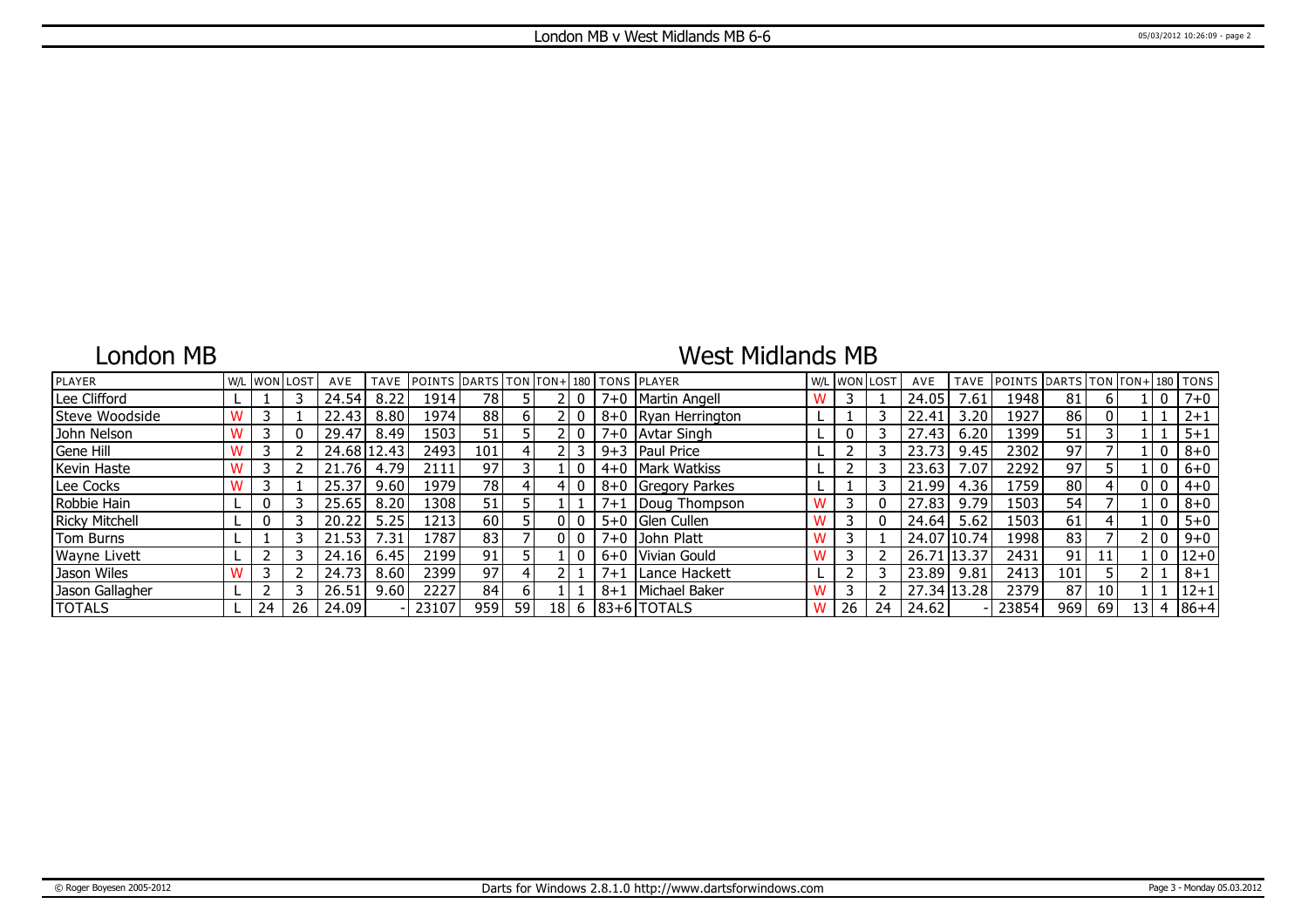London WB v West Midlands WB 5-1 05/03/2012 10:25:45 - page 1

|                | <b>SET AVE</b> | PLAYER              |         |                  |                                             |                  |                |     |                      |                                                                                                 |   | 7 8 9 10 11 12 O/S DU GS SL Tons |       |                 |                         |                     |              |                |                |                | SET AVE        | <b>PLAYER</b>         |         |                                                                                                            |                                                                                                            |    |                |                                |   |                |                |                |    |     |                |                |                     | 9 10 11 12 O/S DU GS SL Tons           |                  |                |
|----------------|----------------|---------------------|---------|------------------|---------------------------------------------|------------------|----------------|-----|----------------------|-------------------------------------------------------------------------------------------------|---|----------------------------------|-------|-----------------|-------------------------|---------------------|--------------|----------------|----------------|----------------|----------------|-----------------------|---------|------------------------------------------------------------------------------------------------------------|------------------------------------------------------------------------------------------------------------|----|----------------|--------------------------------|---|----------------|----------------|----------------|----|-----|----------------|----------------|---------------------|----------------------------------------|------------------|----------------|
|                |                | 5.61                |         |                  | 45<br>60                                    |                  |                |     |                      | $121$ 95 0 20 10 0                                                                              |   |                                  |       |                 |                         | $\overline{27}$     |              | $10$   2       |                |                |                | 3.34                  | $\star$ |                                                                                                            |                                                                                                            |    | 41             | $\overline{134}$ 41 11 40 0 38 |   | 78             |                |                |    |     |                | 2 <sup>1</sup> | 79                  | 38                                     |                  |                |
|                |                |                     |         |                  | $\overline{60}$<br>45                       | 26 l             |                |     |                      | $11 \mid 26 \mid 41 \mid 3 \mid 45 \mid 41 \mid 45 \mid 60$                                     |   |                                  |       |                 |                         | $\overline{33}$     |              | $\sqrt{98}$    |                |                |                |                       |         | $2 \mid 39 \mid 26$                                                                                        |                                                                                                            |    |                |                                |   |                |                |                |    |     |                |                | $2 \mid 32 \mid 40$ |                                        |                  |                |
|                |                | $14$ Lynda          |         |                  | 81                                          |                  |                |     |                      |                                                                                                 |   |                                  |       |                 | $\mathcal{E}$           | $30 \overline{)58}$ |              |                |                |                |                | $15$ Lisa             |         |                                                                                                            |                                                                                                            |    |                |                                |   |                |                |                |    |     |                |                | $\overline{30}$     |                                        |                  |                |
|                |                |                     |         |                  |                                             |                  |                |     |                      | 100 24 22 26 56 12 22 58                                                                        |   |                                  |       |                 |                         |                     |              |                |                |                |                | Maiden                |         |                                                                                                            | 39 26 68 17 85 60 60 41 55 10 40 2<br>60 55 81 100 83 52 21 36 0 0<br>60 17 28 3 45 41 22 68 60 40 43 54 1 |    |                |                                |   |                |                |                |    |     |                |                |                     |                                        | $\overline{13}$  |                |
|                | $\ast$         | Biondini            |         | 4                | $60 \mid 9$                                 |                  |                |     |                      | 68   41   36   41   100   38   37   26   25   10                                                |   |                                  |       |                 |                         | 39                  |              | 5 <sup>1</sup> |                |                | $\ast$         |                       |         | $\boxed{60}$ 17 28 3<br>$\overline{4}$                                                                     |                                                                                                            |    |                |                                |   |                |                |                |    |     |                |                | 37 20               |                                        |                  |                |
|                |                | $ 66 $ LON          |         | $\overline{5}$   |                                             |                  |                |     |                      |                                                                                                 |   |                                  |       |                 |                         |                     |              |                |                |                |                | $ 55 $ <sup>WES</sup> |         | 5                                                                                                          |                                                                                                            |    |                |                                |   |                |                |                |    |     |                |                |                     |                                        |                  |                |
|                |                |                     |         | 6                |                                             |                  |                |     |                      |                                                                                                 |   |                                  |       |                 |                         |                     |              |                |                |                |                |                       |         | 6                                                                                                          |                                                                                                            |    |                |                                |   |                |                |                |    |     |                |                |                     |                                        |                  |                |
|                |                |                     |         | $\overline{7}$   |                                             |                  |                |     |                      |                                                                                                 |   |                                  |       |                 |                         |                     |              |                |                |                |                |                       |         | $\overline{7}$                                                                                             |                                                                                                            |    |                |                                |   |                |                |                |    |     |                |                |                     |                                        |                  |                |
|                | <b>SET AVE</b> | <b>PLAYER</b>       |         | LEG              |                                             | 3                | $\overline{4}$ | 5   | 6                    | $7\overline{ }$                                                                                 | 8 | 9                                | 10    | $\overline{11}$ | 12 O/S DU GS SL Tons    |                     |              |                |                |                | <b>SET AVE</b> | <b>PLAYER</b>         |         | LEG                                                                                                        |                                                                                                            |    | $\overline{4}$ | 5 <sup>7</sup>                 | 6 | $\overline{7}$ | $\overline{8}$ | $\overline{9}$ | 10 | 11  |                |                |                     | 12 O/S DU GS SL Tons                   |                  |                |
|                |                | 3.21                | $\ast$  | $\overline{1}$   | 60                                          |                  |                |     |                      | 85 45 60 92 34 0 0 0 0 0 2 41 4<br>9 40 41 100 81 66 78 3 27 78                                 |   |                                  |       |                 |                         |                     |              |                |                |                |                | 1.00                  |         | 1 85 55 26 16 40 21 26 28 42 45 27 26<br>2 37 26 36 7 26 41 6 45 100<br>3 60 10 16 45 70 39 26 26 96 25 33 |                                                                                                            |    |                |                                |   |                |                |                |    |     |                |                | 39                  |                                        | 29               |                |
|                |                |                     |         | $\overline{2}$   | 60<br>26                                    |                  |                |     |                      |                                                                                                 |   |                                  |       |                 |                         |                     |              |                | $\mathbf{1}$   |                |                |                       |         |                                                                                                            |                                                                                                            |    |                |                                |   |                |                |                |    |     |                |                | $\overline{27}$     |                                        | 177              |                |
|                |                | $ 14 $ Susan        |         | $\overline{3}$   | $\overline{43}$                             |                  |                |     |                      | 60 100 43 80 81 0 40 14 26 0 14 3 36 14                                                         |   |                                  |       |                 |                         |                     |              |                | $\mathbf{1}$   |                |                | $12$ Doreen           |         |                                                                                                            |                                                                                                            |    |                |                                |   |                |                |                |    |     |                |                | $\overline{33}$     |                                        | 55               |                |
| $\overline{2}$ | $\ast$         | Holt                |         | $\overline{4}$   |                                             |                  |                |     |                      |                                                                                                 |   |                                  |       |                 |                         |                     |              |                |                | $\overline{2}$ | $\ast$         | Kaye                  |         | $\overline{4}$                                                                                             |                                                                                                            |    |                |                                |   |                |                |                |    |     |                |                |                     |                                        |                  |                |
|                |                | $45$ <sup>LON</sup> |         | $\overline{5}$   |                                             |                  |                |     |                      |                                                                                                 |   |                                  |       |                 |                         |                     |              |                |                |                |                | $ 55 $ <sup>WES</sup> |         | $\overline{5}$                                                                                             |                                                                                                            |    |                |                                |   |                |                |                |    |     |                |                |                     |                                        |                  |                |
|                |                |                     |         | $\overline{6}$   |                                             |                  |                |     |                      |                                                                                                 |   |                                  |       |                 |                         |                     |              |                |                |                |                |                       |         | 6                                                                                                          |                                                                                                            |    |                |                                |   |                |                |                |    |     |                |                |                     |                                        |                  |                |
|                |                |                     |         | $\overline{7}$   |                                             |                  |                |     |                      |                                                                                                 |   |                                  |       |                 |                         |                     |              |                |                |                |                |                       |         | $\overline{7}$                                                                                             |                                                                                                            |    |                |                                |   |                |                |                |    |     |                |                |                     |                                        |                  |                |
|                | <b>SET AVE</b> | <b>PLAYER</b>       |         | LEG <sub>1</sub> |                                             |                  |                | -5  | 6                    | 7 8 9 10 11 12 O/S DU GS SL Tons                                                                |   |                                  |       |                 |                         |                     |              |                |                |                | <b>SET AVE</b> | <b>PLAYER</b>         |         | LEG 1                                                                                                      |                                                                                                            |    |                |                                |   |                |                |                |    |     |                |                |                     | 4 5 6 7 8 9 10 11 12 O/S DU GS SL Tons |                  |                |
|                |                | 2.34                |         |                  | $100$   11                                  |                  |                |     |                      | $41 \mid 41 \mid 26 \mid 80 \mid 66 \mid 95 \mid 25 \mid 8 \mid 0 \mid 4 \mid 1 \mid 43 \mid 4$ |   |                                  |       |                 |                         |                     |              |                |                |                |                |                       | $\ast$  | $1 \overline{)37} \overline{)37}$                                                                          |                                                                                                            |    |                | 95 60 35 67 25 28 37 20 21 19  |   |                |                |                |    |     |                |                | 45                  |                                        | $\overline{4}$   |                |
|                |                |                     |         |                  | 60                                          |                  |                |     |                      | 36 45 41 76 25 60 134 24                                                                        |   |                                  |       |                 |                         | 25 24               |              |                |                |                |                |                       |         | $\overline{2}$                                                                                             |                                                                                                            |    |                |                                |   |                |                |                |    |     |                |                | $\overline{24}$     |                                        | 203              |                |
|                |                | $ 14 $ Dee          |         |                  | 36 60 60 70 60 30 30 43 52 20 20 10 3 39 10 |                  |                |     |                      |                                                                                                 |   |                                  |       |                 |                         |                     |              |                |                |                |                | $ 11 $ Jacqui         |         | 26 33 56 28 3 60 81 11                                                                                     |                                                                                                            |    |                |                                |   |                |                |                |    |     |                |                | $\overline{39}$     |                                        | $\overline{32}$  |                |
| 3              | $\ast$         | Belcher             |         | $\overline{4}$   |                                             |                  |                |     |                      |                                                                                                 |   |                                  |       |                 |                         |                     |              |                |                | 3              | $\ast$         | Simmons               |         | $\overline{4}$                                                                                             |                                                                                                            |    |                |                                |   |                |                |                |    |     |                |                |                     |                                        |                  |                |
|                |                | $ 05 $ LON          |         | $\overline{5}$   |                                             |                  |                |     |                      |                                                                                                 |   |                                  |       |                 |                         |                     |              |                |                |                |                | $ 70 $ WES            |         | 5.                                                                                                         |                                                                                                            |    |                |                                |   |                |                |                |    |     |                |                |                     |                                        |                  |                |
|                |                |                     |         | $\overline{6}$   |                                             |                  |                |     |                      |                                                                                                 |   |                                  |       |                 |                         |                     |              |                |                |                |                |                       |         | 6                                                                                                          |                                                                                                            |    |                |                                |   |                |                |                |    |     |                |                |                     |                                        |                  |                |
|                |                |                     |         | $\overline{7}$   |                                             |                  |                |     |                      |                                                                                                 |   |                                  |       |                 |                         |                     |              |                |                |                |                |                       |         | $\overline{7}$                                                                                             |                                                                                                            |    |                |                                |   |                |                |                |    |     |                |                |                     |                                        |                  |                |
|                | <b>SET AVE</b> | <b>PLAYER</b>       |         | LEG              |                                             |                  |                |     |                      |                                                                                                 | 8 | 9                                | 10 11 |                 | 12 0/S DU               |                     | GS SL Tons   |                |                |                | <b>SET AVE</b> | <b>PLAYER</b>         |         | LEG                                                                                                        |                                                                                                            |    | 4              | 5                              | 6 | 7              | 8              | $\mathbf{q}$   | 10 | -11 |                |                |                     | 12 0/S DU GS SL                        |                  | Tons           |
|                |                | 2.00                | $\star$ | $\sqrt{1}$       | 70<br>55                                    | 100 <sub>l</sub> |                |     |                      |                                                                                                 |   |                                  |       |                 |                         | $1$   25   40       |              |                |                |                |                | 1.00                  |         |                                                                                                            |                                                                                                            |    |                |                                |   |                |                |                |    |     |                |                | 24                  |                                        | 32 <sub>1</sub>  |                |
|                |                |                     |         | $\overline{2}$   | 26<br>60                                    | 70               |                |     |                      |                                                                                                 |   |                                  |       |                 |                         | 39                  |              | 5 <sup>1</sup> |                |                |                |                       |         |                                                                                                            |                                                                                                            |    |                |                                |   |                |                |                |    |     | $\overline{0}$ | $\overline{2}$ | 41                  | 16                                     |                  |                |
|                | $ 17 $ Ged     |                     |         | 3                | $\overline{60}$<br>55                       |                  |                |     |                      | 26 81 60 45 42 77 55                                                                            |   |                                  |       |                 |                         | $2 \ 26 \ 55$       |              |                |                |                |                | $15$ Heather          |         |                                                                                                            |                                                                                                            |    |                |                                |   |                |                |                |    |     |                |                | $\overline{24}$     |                                        | 117              |                |
| $\overline{4}$ | $\ast$         | Carney              |         | $\overline{4}$   | 30 81 100 60 85 23 23 42 57                 |                  |                |     |                      |                                                                                                 |   |                                  |       |                 |                         | $3 \mid 27 \mid 57$ |              |                |                | 4 <sup>1</sup> |                | $\star$ Wright        |         | 4 28 60 85 60 22 81 43 46 22                                                                               |                                                                                                            |    |                |                                |   |                |                |                |    |     |                |                | 27                  |                                        | 54               |                |
|                |                | $ 09 $ LON          |         | 5                |                                             |                  |                |     |                      |                                                                                                 |   |                                  |       |                 |                         |                     |              |                |                |                |                | $ 53 ^{WE\tilde{S}}$  |         | 5                                                                                                          |                                                                                                            |    |                |                                |   |                |                |                |    |     |                |                |                     |                                        |                  |                |
|                |                |                     |         | 6                |                                             |                  |                |     |                      |                                                                                                 |   |                                  |       |                 |                         |                     |              |                |                |                |                |                       |         | 6                                                                                                          |                                                                                                            |    |                |                                |   |                |                |                |    |     |                |                |                     |                                        |                  |                |
|                |                |                     |         | $\overline{7}$   |                                             |                  |                |     |                      |                                                                                                 |   |                                  |       |                 |                         |                     |              |                |                |                |                |                       |         |                                                                                                            |                                                                                                            |    |                |                                |   |                |                |                |    |     |                |                |                     |                                        |                  |                |
|                | <b>SET AVE</b> | <b>PLAYER</b>       |         | <b>LEG</b>       |                                             |                  |                |     | 6                    | $\overline{7}$                                                                                  |   | 8 9 10 11 12 O/S DU GS SL Tons   |       |                 |                         |                     |              |                |                |                | <b>SET AVE</b> | <b>PLAYER</b>         |         | $LEG$ 1                                                                                                    |                                                                                                            |    | $\overline{4}$ | 5                              | 6 | $\overline{7}$ | 8              | 9              |    |     |                |                |                     | 10 11 12 0/S DU GS SL Tons             |                  |                |
|                |                | 2.25                |         |                  | 55                                          | 81 l             |                |     |                      | 45 28 41 76 30 20                                                                               |   |                                  |       |                 |                         | 1 25 20             |              |                |                |                |                |                       | $\ast$  |                                                                                                            | 28 41 60 24 43 22 9 20 60                                                                                  |    |                |                                |   |                |                |                |    |     |                |                | 27                  |                                        | 194              |                |
|                |                |                     |         |                  | 45<br>36                                    | 45               |                |     |                      | 7 60 41 56 87 56 36 32                                                                          |   |                                  |       |                 |                         | $2 \mid 32 \mid 32$ |              |                |                |                |                |                       |         | 43 41                                                                                                      |                                                                                                            | 60 |                | $\boxed{60}$ 58 60 41          |   |                | 7              | 84 20          |    |     |                |                | $\overline{30}$     |                                        | $\overline{27}$  |                |
|                |                | $ 17 $ Kelly        |         | 3                |                                             |                  |                |     |                      | 45   60   41   95   43   43   34   20   20                                                      |   |                                  |       |                 |                         | $3 \mid 30 \mid 20$ |              |                |                |                |                | $12$ Samantha         |         | $\overline{3}$                                                                                             | $30 \mid 6 \mid 60 \mid 60 \mid 30 \mid 53 \mid 43 \mid$                                                   |    |                |                                |   |                | $\overline{7}$ | 5 <sup>1</sup> | 40 |     |                |                | $\overline{30}$     |                                        | $\overline{167}$ |                |
| 5              | $\ast$         | Bobby               |         | $\overline{4}$   |                                             |                  |                |     |                      |                                                                                                 |   |                                  |       |                 |                         |                     |              |                |                | 5              | $\ast$         | Maiden                |         | $\overline{4}$                                                                                             |                                                                                                            |    |                |                                |   |                |                |                |    |     |                |                |                     |                                        |                  |                |
|                |                | <b>28</b> LON       |         | $\overline{5}$   |                                             |                  |                |     |                      |                                                                                                 |   |                                  |       |                 |                         |                     |              |                |                |                |                | $ 82 $ <sup>WES</sup> |         | $\overline{5}$                                                                                             |                                                                                                            |    |                |                                |   |                |                |                |    |     |                |                |                     |                                        |                  |                |
|                |                |                     |         | 6                |                                             |                  |                |     |                      |                                                                                                 |   |                                  |       |                 |                         |                     |              |                |                |                |                |                       |         | 6                                                                                                          |                                                                                                            |    |                |                                |   |                |                |                |    |     |                |                |                     |                                        |                  |                |
|                |                |                     |         | $\overline{7}$   |                                             |                  |                |     |                      |                                                                                                 |   |                                  |       |                 |                         |                     |              |                |                |                |                |                       |         | $\overline{7}$                                                                                             |                                                                                                            |    |                |                                |   |                |                |                |    |     |                |                |                     |                                        |                  |                |
|                | <b>SET AVE</b> | <b>PLAYER</b>       |         | LEG              |                                             |                  |                | .5. | 6                    | $7^{\circ}$                                                                                     | 8 | 9                                | 10    |                 | 11 12 O/S DU GS SL Tons |                     |              |                |                |                | <b>SET AVE</b> | <b>PLAYER</b>         |         | LEG                                                                                                        |                                                                                                            |    |                | -5                             | 6 | $7^{\circ}$    | 8              | 9              | 10 | 11  |                |                |                     | 12 O/S DU GS SL Tons                   |                  |                |
|                |                | 4.63                | $\ast$  | $\cdot$ 1        | 33<br>81                                    | 26               |                |     |                      | $31   60   85   76   47   22   0   8   0   2$                                                   |   |                                  |       |                 |                         | 44 8                |              |                |                |                |                | 4.20                  |         | $\overline{1}$                                                                                             | $40 \mid 35 \mid 30$                                                                                       |    |                | $68$ 28 45 26 120 37 42 20     |   |                |                |                |    |     | l 0            |                | 42                  |                                        | 10               | $\overline{1}$ |
|                |                |                     |         | $\overline{2}$   | 90<br>45                                    |                  |                |     | $55$ $55$ $121$ $41$ | $\mathbf 0$                                                                                     |   |                                  |       |                 |                         | $\overline{21}$     |              | $94$   1       |                |                |                |                       |         | 2<br>41                                                                                                    | 10 <sub>0</sub>                                                                                            | 80 | 40             | 100 60 56 24                   |   |                |                |                |    |     |                | 3              | 24                  | $\overline{24}$                        |                  | $\overline{2}$ |
|                |                |                     |         | 3                | 45 95                                       |                  |                |     | 55 140 64 102        |                                                                                                 |   |                                  |       |                 |                         |                     | 3   18   102 |                | $\overline{2}$ |                |                | $ 16 $ Shellbie       |         | 3   46   65   100   45   10                                                                                |                                                                                                            |    |                |                                |   |                |                |                |    |     |                |                | 15                  |                                        | $ 235 $ 1        |                |
|                | $ 16 $ Tina    |                     |         |                  |                                             |                  |                |     |                      |                                                                                                 |   |                                  |       |                 |                         |                     |              |                |                |                |                |                       |         |                                                                                                            |                                                                                                            |    |                |                                |   |                |                |                |    |     |                |                |                     |                                        |                  |                |
|                |                | Hamilton            |         | $\overline{4}$   |                                             |                  |                |     |                      |                                                                                                 |   |                                  |       |                 |                         | $\overline{24}$     |              | 1170 l         |                |                |                | Simmons               |         | 40<br>$\overline{4}$                                                                                       |                                                                                                            |    |                |                                |   |                |                |                |    |     |                |                | 25                  | 32                                     |                  |                |
| 6              | $\ast$         |                     |         |                  |                                             |                  |                |     |                      | 45 81 45 26 30 41 41                                                                            |   |                                  |       |                 | $3 \mid 33 \mid 38$     |                     |              |                |                | 6              | $\ast$         |                       |         |                                                                                                            | 65 26 45 60 95 80 58 32                                                                                    |    |                |                                |   |                |                |                |    |     |                |                | $\overline{30}$     |                                        | 71               |                |
|                |                | $ 01 $ LON          |         | 6                | 30   43   68                                |                  |                |     |                      | 7 30 40 81 100 44 20 38                                                                         |   |                                  |       |                 |                         |                     |              |                |                |                |                | $10^{\text{WES}}$     |         | 5 5 5 30 39 45 45 26 45 45 41 64<br>6                                                                      |                                                                                                            |    |                |                                |   |                |                |                |    |     |                |                |                     |                                        |                  |                |

<u>1 2 3 4 5 6 Sets</u><br>RUNNING SCORE <u>| X | X | X | X | X | 5</u> OP: London WB - Kelly Bobby 17.28 \*

RUNNING SCORE 1 X 2 3 4 5 6 Sets 1 OP: West Midlands WB - Lisa Maiden 15.55 \*